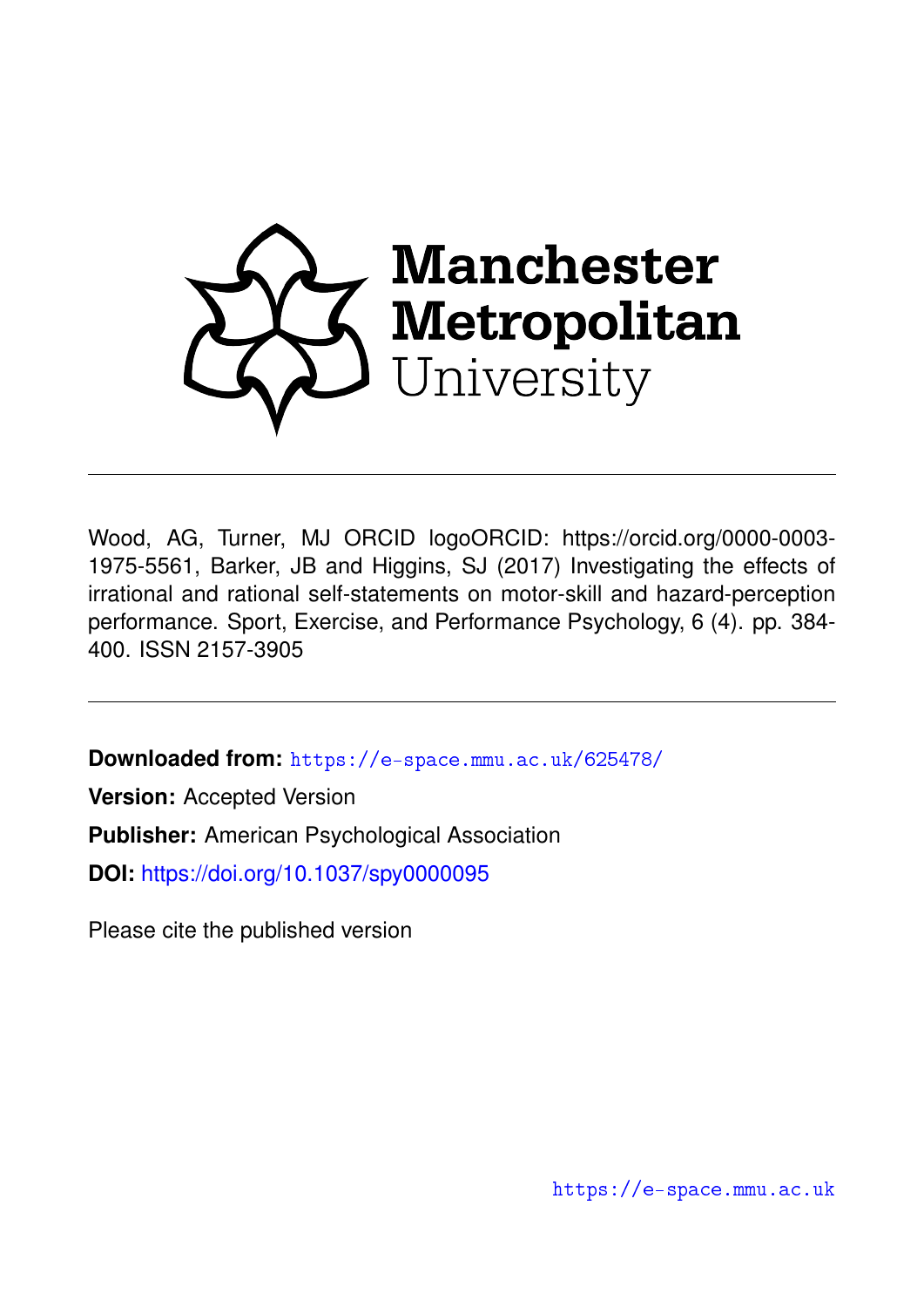| $\mathbf{1}$ |                                                                                               |
|--------------|-----------------------------------------------------------------------------------------------|
| 2            |                                                                                               |
| 3            |                                                                                               |
| 4            |                                                                                               |
| 5            |                                                                                               |
| 6            |                                                                                               |
| 7            |                                                                                               |
| 8            |                                                                                               |
| 9            |                                                                                               |
| 10           | Investigating the Effects of Irrational and Rational Self-Statements on Motor-Skill and       |
| 11           | <b>Hazard Perception Performance</b>                                                          |
| 12           |                                                                                               |
| 13           | Andrew G. Wood, Martin J. Turner, Jamie B. Barker and Sarah J. Higgins                        |
| 14           | Centre for Sport, Health, and Exercise Research, Staffordshire University, UK                 |
| 15           |                                                                                               |
| 16           | Accepted: 30/03/2017                                                                          |
| 17           |                                                                                               |
| 18           |                                                                                               |
| 19           |                                                                                               |
| 20           |                                                                                               |
| 21           | <b>Author Note</b>                                                                            |
| 22           | Within its previous form and prior to the peer review process, results from Experiment 1 were |
| 23           | presented in a poster format at the West Midlands British Psychological Society Conference,   |
| 24           | Birmingham (2016). Correspondence concerning this article should be addressed to Andrew       |
| 25           | Wood, Centre for Sport, Health, and Exercise Research, Staffordshire University, Stoke-on-    |
| 26           | Trent, ST4 2D. Tel +44 7834408125. Electronic correspondence can be sent to                   |
| 27           | andrew.wood@staffs.ac.uk                                                                      |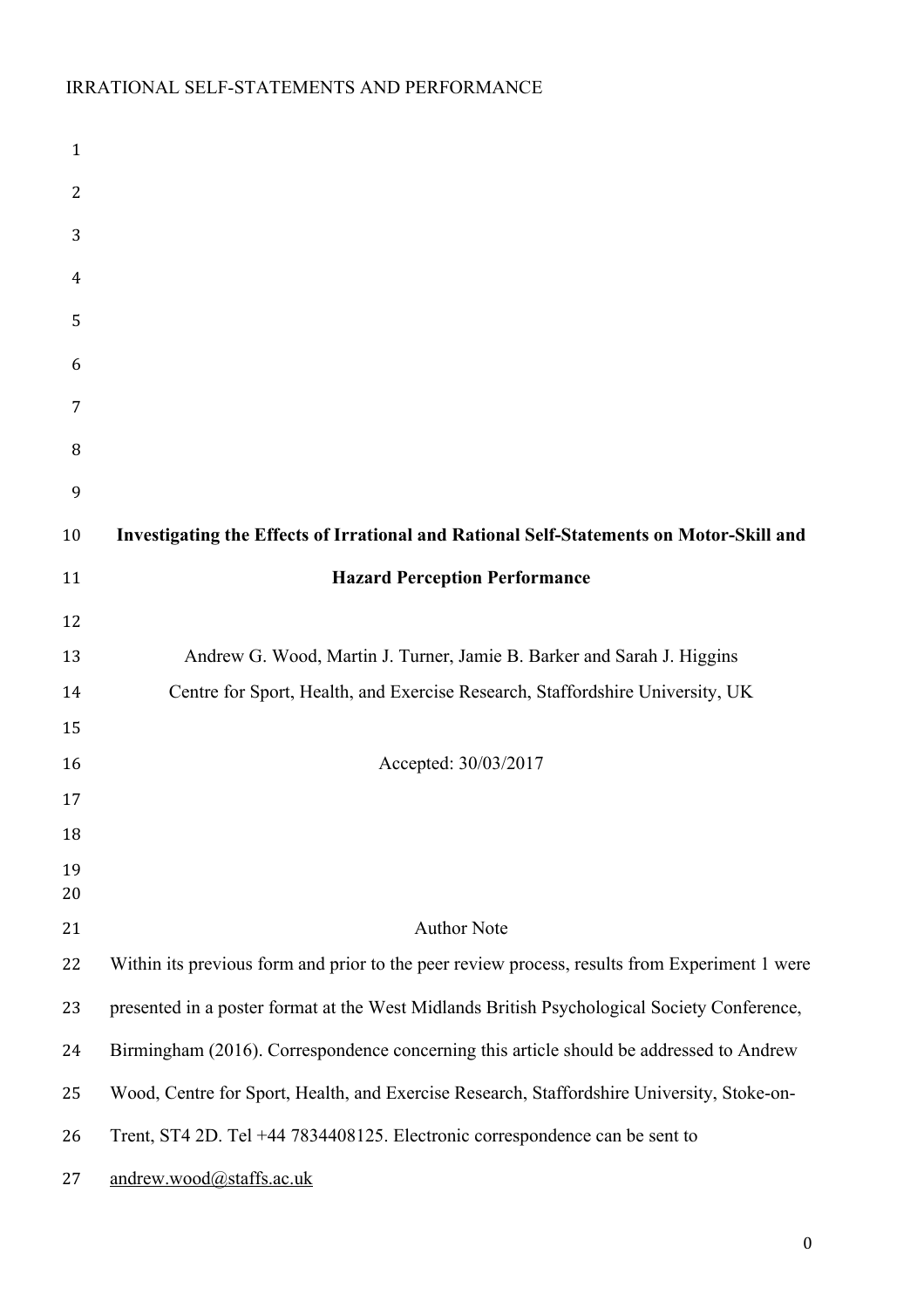### **Authors**

### **Andrew G. Wood (1st Author),**

- Staffordshire University
- Brindley Building
- Faculty of Health Sciences,
- Staffordshire University,
- Stoke-on-Trent,
- ST4 2DF
- Andrew.wood@staffs.ac.uk

# **37 Martin J. Turner (2<sup>nd</sup> Author)**

- Staffordshire University
- Brindley Building
- Faculty of Health Sciences,
- Staffordshire University,
- Stoke-on-Trent,
- ST4 2DF
- M.Turner@staffs.ac.uk

### **Jamie B. Barker (3 rd Author)**

- Staffordshire University
- Brindley Building
- Faculty of Health Sciences,
- Staffordshire University,
- Stoke-on-Trent,
- ST4 2DF
- J.B.Barker@staffs.ac.uk

## **Sarah J. Higgins (4<sup>th</sup> Author)**

- Staffordshire University
- Science Centre
- Faculty of Health Sciences,
- Staffordshire University,
- Stoke-on-Trent,
- ST4 2DF
- Sarah.Higgins@staffs.ac.uk
- 
- 
- 
- 
- 
-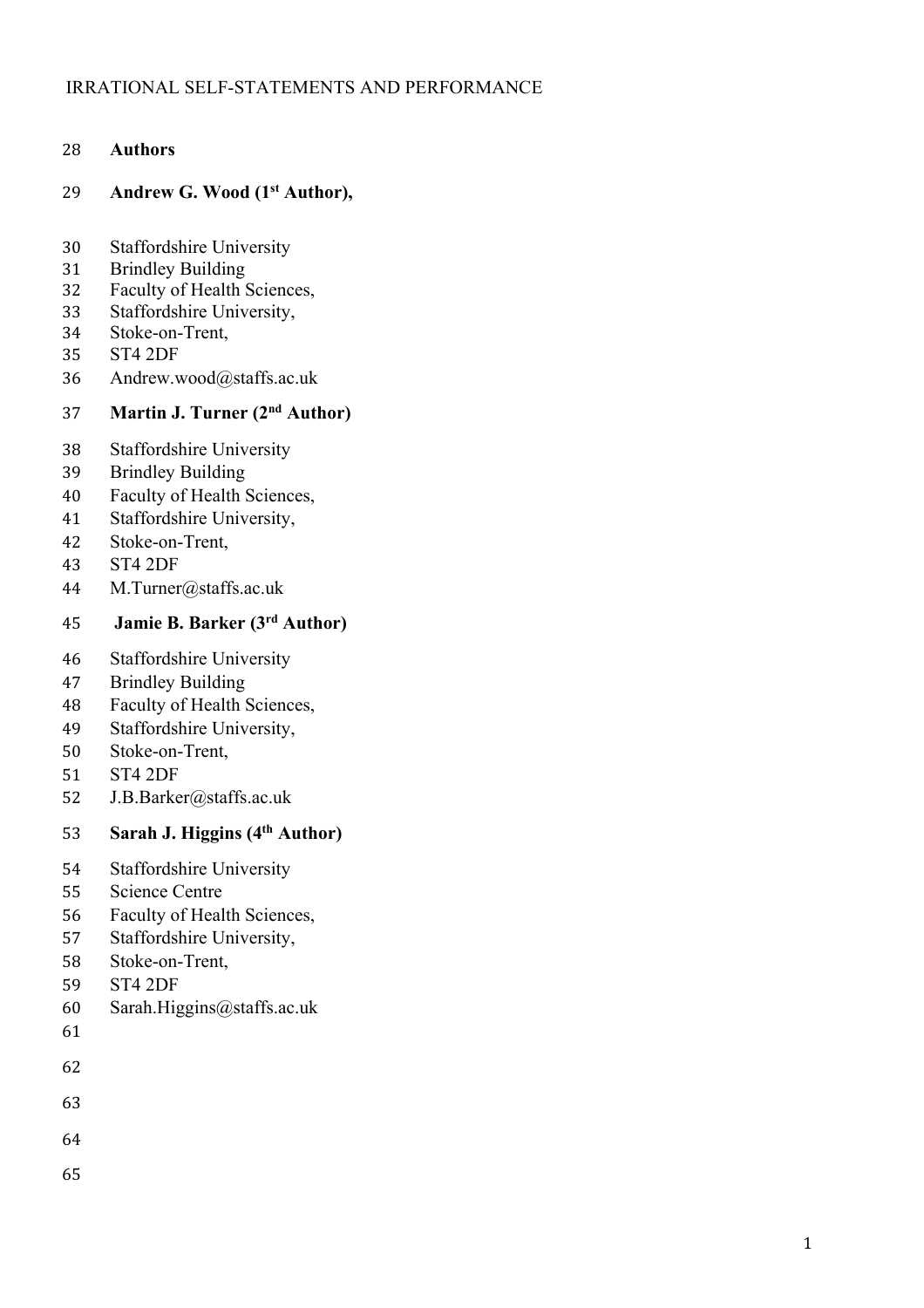#### **Abstract**

 Rational Emotive Behavior Therapy (REBT) is a psychotherapeutic approach based on the premise that when faced with adversity irrational beliefs determine unhealthy negative emotions and maladaptive behaviors, whereas rational beliefs lead to healthy and adaptive alternatives. The detrimental effects of irrational beliefs on psychological health are established, however less is known about the deleterious effects on human behavior and performance. In the present study we examined the effects of irrational and rational self- statements on motor-skill performance (Experiment 1), performance effectiveness, and efficiency during a modified hazard perception task, and task persistence during a breath- holding task (Experiment 2). Using a repeated measures counter balanced design, two cohorts of 35 undergraduate university students were recruited for Experiment 1 and 2, each participating in no self-statement, irrational, and rational self-statement conditions. Data indicated no differences in motor-skill and task performance, performance efficiency, task persistence, mental effort, and pre-performance anxiety between irrational and rational self- statement conditions. In contrast to previous research the findings provide insight into a 81 juxtaposition that irrational beliefs hinder psychological health, yet may help performance, highlighting important distinctions in factual and practical rationality that have been overlooked within the extant literature. The findings have important practical implications 84 for practitioners that may look to REBT to enhance the psychological health and performance for individuals who operate in high performance contexts. Further, the short and long-term effects of irrational and rational beliefs on performance and psychological health warrants greater investigation.

*Key words:* REBT, irrational beliefs, rational beliefs, behavior, emotion.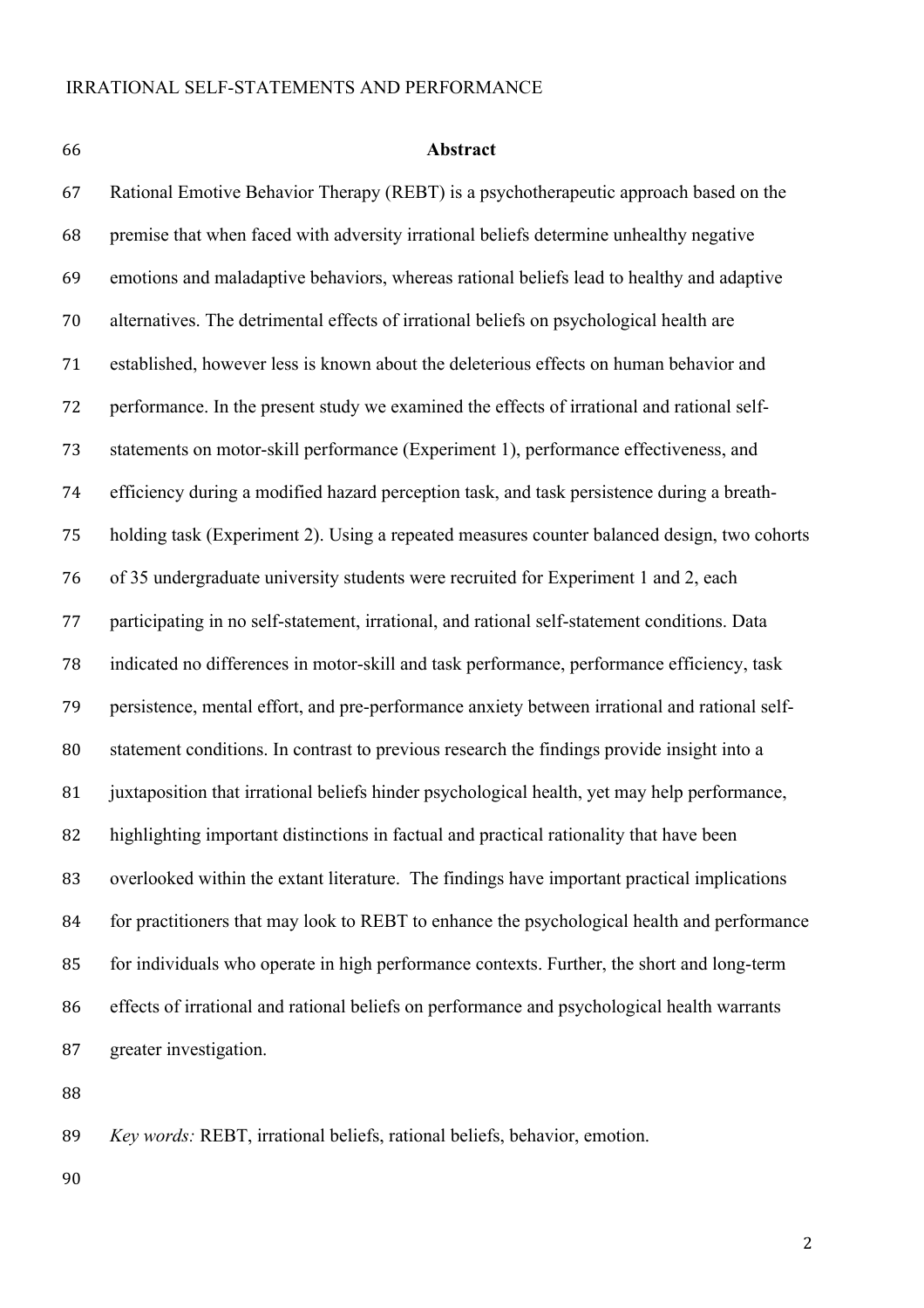# **Investigating the Effects of Irrational and Rational Self-Statements on Motor-Skill and**

# **Hazard Perception Performance**

 Rational Emotive Behavior Therapy (REBT; Ellis, 1957) was created by Albert Ellis in 1955 and is summarized by the ancient proverb "people are not disturbed by things, but by the view they take of them" (Epictetus 55-135). Central to REBT is the premise that irrational beliefs lead to psychological disturbance, whereas rational beliefs lead to enhanced psychological well-being (David, Szentagotai, Eva, & Macavei, 2005). Using the ABCDE framework (Ellis, 1997), the process of REBT aims to identify the clients activating event (A) and elicit the relevant irrational beliefs (B) that lead to the corresponding unhealthy negative emotions and maladaptive behaviors (C). Irrational beliefs are then disputed (D) and replaced with rational alternatives (E), thus when encountering future adversities individuals will experience healthy negative emotions and adaptive behaviors that facilitate goal achievement (C; Dryden & Branch, 2008, Turner & Barker, 2014). Essentially, REBT allows the client to comprehend that in the face of failure, rejection, and poor treatment it is their beliefs that determine the functionality of their emotional and behavioral response (C), not the event (A). Irrational beliefs are characterized as extreme, rigid, illogical, and when encountering adversity (i.e., failure, rejection, or poor treatment) lead to unhealthy negative emotions (e.g., anxiety, depression) that propagate maladaptive behaviors (i.e., avoidance or escape-based behaviors) and hinders goal achievement (Dryden & Branch, 2008). Instead, rational beliefs are non-extreme, flexible, logical, and when encountering adversity are purported to lead to healthy negative emotions (e.g., concern, sadness) that facilitate adaptive behaviors (i.e., approach or assertive behaviors). When encountering adversity an individual's beliefs are central in determining the functionality of emotional and behavioral responses towards goal 114 achievement (Ellis & Dryden, 1997), consequently having clear implications for those operating in performance contexts.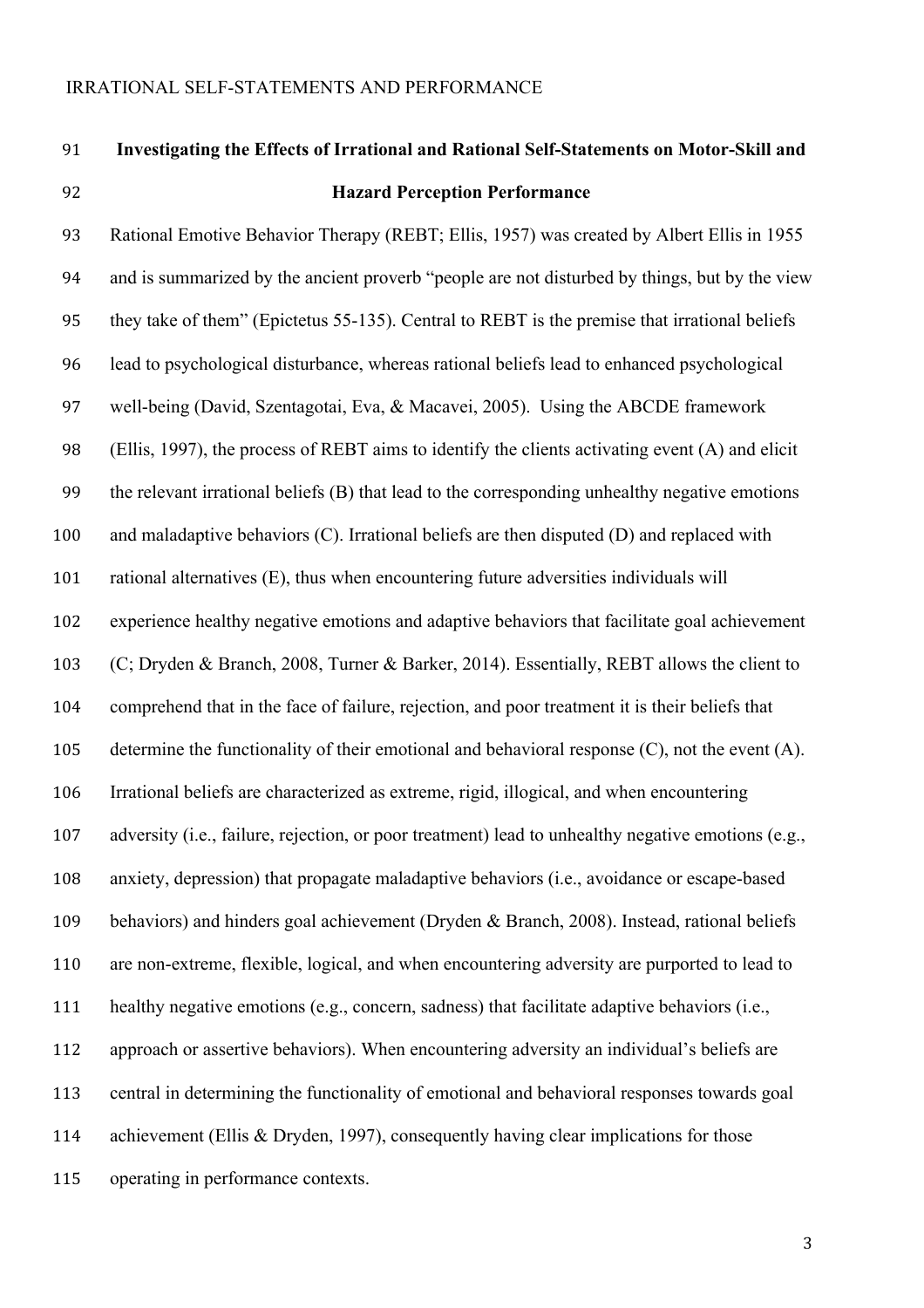Presently there exists an extensive body of research demonstrating the association between irrational beliefs and psychological distress. To illustrate, a recent meta-analysis of 83 primary studies reported a moderate positive association between irrational beliefs and general distress (*r* = .36), depression (*r* = .33), anxiety (*r* = .41), anger (*r* = .25), and guilt (*r* = .29; Visla, Fluckiger, Holtforth, & David, 2016). Furthermore, the efficacy of REBT on psychological health has been supported with hundreds of studies and three previous meta- analyses (e.g., Engels, Garnefski, & Diekstra, 1993). Originally REBT was put forth as a clinical model of therapy, and despite much research demonstrating the association between irrational beliefs and deleterious emotional and behavioral consequences less is known about the effects of rational beliefs and/or irrational beliefs on human behavior and performance (Turner & Barker, 2014). This is surprising as REBT is widely considered to offer a model of human functioning (David, Freeman, & Digiuseppe, 2010). For those who operate in challenging and demanding contexts (e.g., business, elite sport, military) a rational philosophy (i.e., the endorsement of rational beliefs that are supported empirically, logically, and pragmatically) offers a pro-active approach that facilitates psychological health and goal achievement (Turner, 2016). Furthermore, the use of REBT has been reported across various 132 performance settings such as, sport (e.g., Turner & Barker, 2014), education, and business (e.g., Criddle, 2007).

 Rational beliefs are proposed to reduce excessive concerns of failure and likely to lead to a healthy negative emotion (e.g., concern) and exert a positive influence on performance (Kombos, Fournet, & Estes, 1989). Irrational beliefs are proposed to lead to an exaggeration of the importance of performing well and being accepted by others, which may lead to unreasonable and self-imposed demands that are largely unattainable (Bonadies & Bass, 1984). Furthermore, the anticipation that it would be "awful" (100% bad) when faced with failure, rejection, or poor treatment, may lead to an unhealthy negative emotion (e.g., anxiety)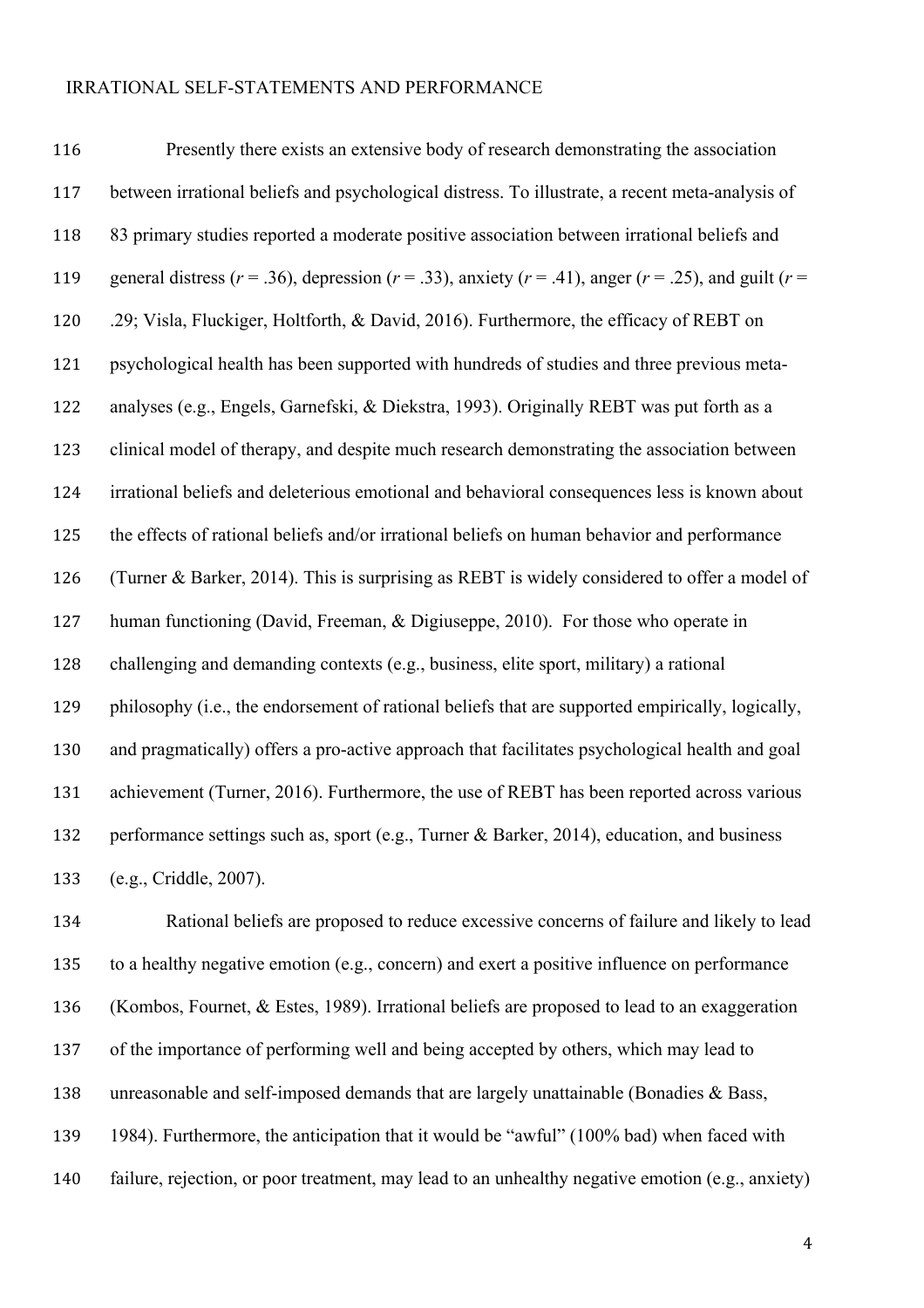141 and therefore hinder performance (Turner & Barker, 2014). Amongst the scant evidence base, Schill, Monroe, Evans, and Ramanaiah (1978) first evidenced that the adoption of irrational self-talk led to significantly more errors on a mirror-tracing task (i.e., reduced behavioral efficiency) compared to rational self-talk and control conditions. Additionally, the adoption of irrational self-talk has also been associated with reduced performance efficiency and increased anxiety during a mirror-tracing task, (e.g., Bonadies & Bass, 1984), as well as reduced performance during a series of trail making tasks (Kombos et al., 1989). Nevertheless, studies have reported only partial support for this hypothesis. For example, researchers have reported participants who adopted rational self-talk instead of irrational self- talk reported decreased anxiety, whilst reporting no differences in persistence during an insolvable performance task (e.g., Rosin and Nelson, 1983). Evidence indicates the adoption of irrational self-talk may hinder task performance and reduce behavioral efficiency, (e.g., Bonadies, & Bass, 1984; Kombos et al.; Schill, Monroe, Evans, & Ramanaiah, 1978), however, findings remain inconclusive due to a lack of critical mass and methodological shortcomings within the extant studies.

 To explain, previous studies have largely relied upon the use of imagined rather than real stressful events, whereby irrational self-statements are thought to only activate during real-life and meaninful situations (e.g., Ellis, 1994). Previous studies have also: failed to include a control group (e.g., Bonadies & Bass, 1984), used leading statements (e.g., participants were told these statements would help reduce errors in performance; Schill et al., 1978), failed to discern the believability of the self-statements, and used performance tasks 162 that lack in ecological validity (i.e., mirror-tracing task). Further, although researchers suggest that self-talk is better charatcerised in terms of directional interpretation (e.g., Hardy, 2006), no studies have yet matched the perceived helpfulness of irrational and/or rational self-talk statements with performance outcomes. On these grounds the investigation into the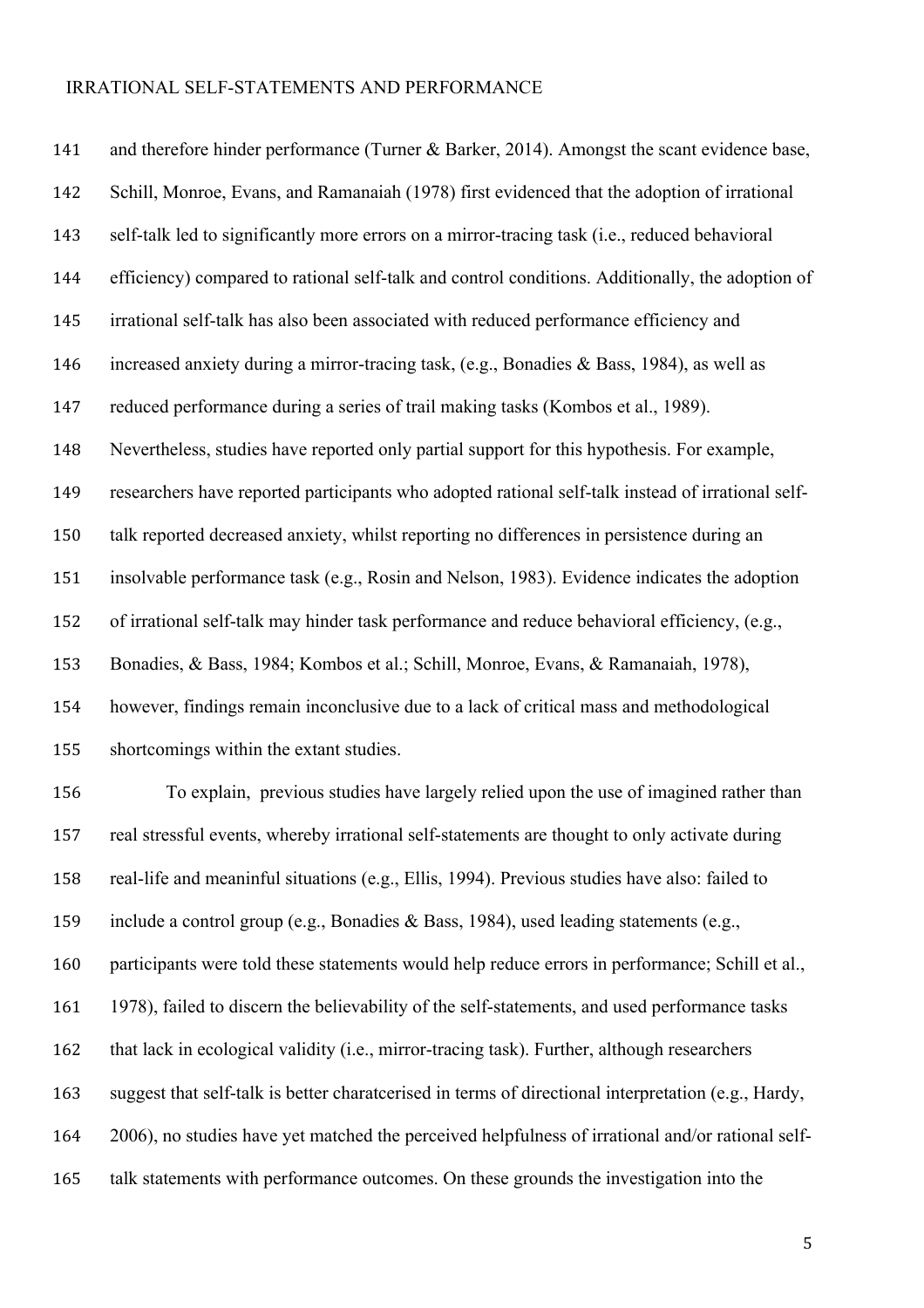effects of irrational and rational self-talk on performance warrants more rigourous

examination.

 Not restricted to experimental settings the effects of irrational beliefs and/or rational beliefs on performance have been tested through the examination of REBT on important psychological outcomes (i.e., anxiety, perceived control) and competitive performance in elite sport. For example, researchers indicated that reductions in irrational beliefs were coupled with reductions in cognitive anxiety (e.g., Turner & Barker, 2013), enhanced facilitative interpretations of anxiety (e.g., Larner, Morris, & Marchant, 2007), perceived psychological and performance benefits (Turner, Slater, & Barker, 2015), as well as short and long-term improvements in self-efficacy, perception of control, and athletic performance (A.G. Wood, Barker, & Turner, in press). Collectively, the applied data indicate irrational beliefs may hinder whereas rational beliefs may be helpful for athletic performance. However, little research has included objective markers to assess the effects of REBT on performance (Turner, 2016), as well the samples (i.e., elite athletes) constrain the external validity of the study findings across other performance settings. Ultimately, the effects of rational and irrational beliefs on important psychological outcomes, behaviors, and performance are yet to be established and require further enquiry (A. G. Wood et al., 2016).

 In sum, there is a paucity of objective and empirical research that examines the effects of irrational beliefs and/or rational beliefs on performance. Moving beyond previous research methods and shortcomings, in the current study we aimed to conduct a rigorous examination into the effects of irrational and rational beliefs on behavior using measures of competitive performance. We add to the extant literature by examining the effects of irrational and rational self-statements on cognitions, emotions, and performance. To illustrate, in Experiment 1 we used a laboratory-based competitive golf-putting task as measure of motor-skill performance (e.g., Wulf & Su, 2007). In Experiment 2 we used a modified hazard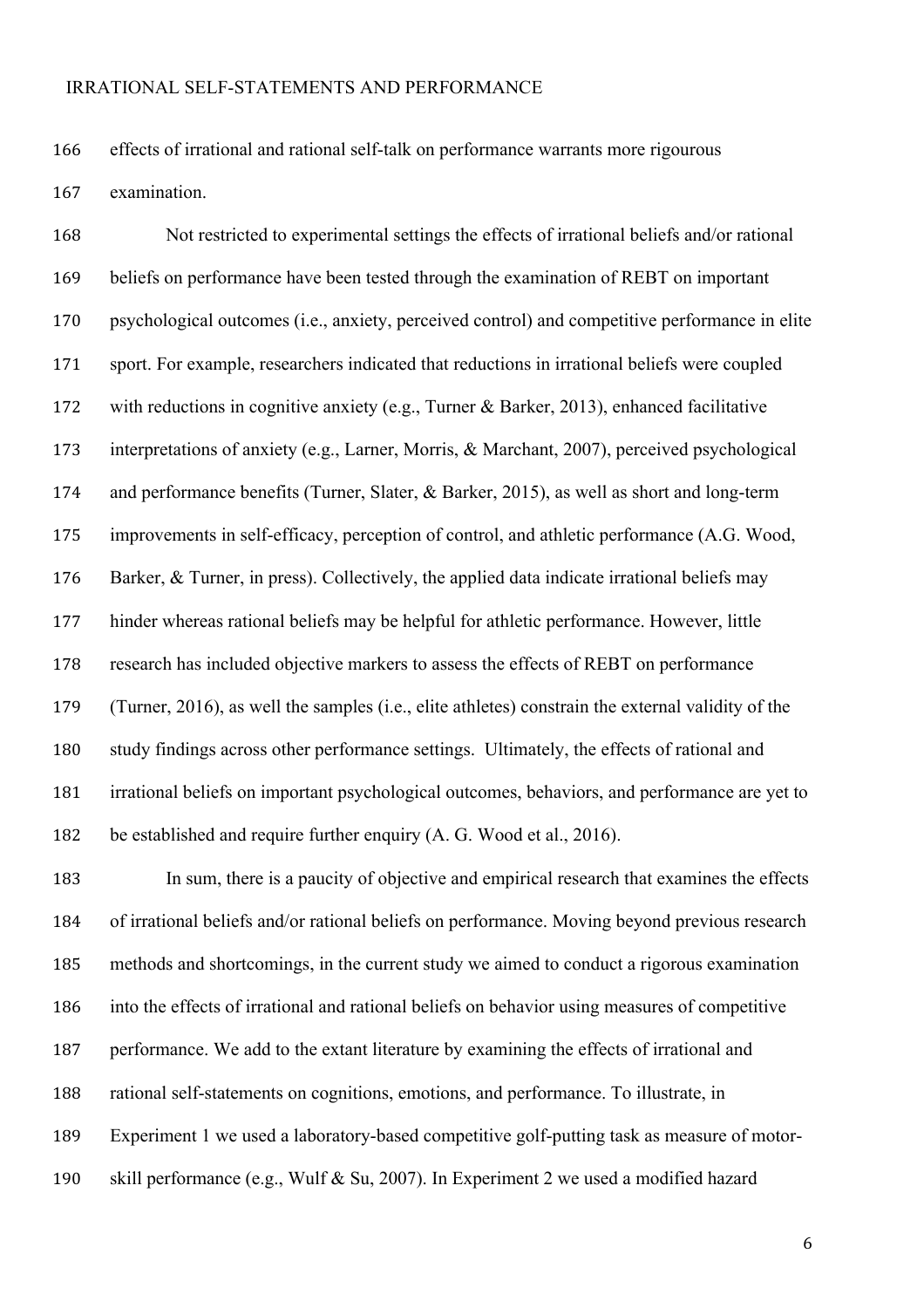perception task as an objective measure of performance efficiency (visual search behavior) and performance effectiveness (hazard perception performance). In addition, a breath-holding task was used to measure task persistence.

#### **Experiment 1**

 In Experiment 1 we examined the effects of irrational and rational self-statements on performance outcomes, pre-performance anxiety, concentration disruption, and the perceived helpfulness of self-statements. Previous research demonstrates that participants who adopt irrational self-statements record lower behavioral efficiency during a visual-spatial task compared to participants who adopt rational self-statements (e.g., Bonadies, & Bass, 1984; Kombos et al., 1989; Schill et al., 1978). Similarly, in Experiment 1 we used self-statements closely aligned with REBT theory (DiGiuseppe, Doyle, Dryden, & Backx, 2013) to promote irrational and rational performance approaches to a competitive golf-putting task (e.g., Wulf & Su, 2007) and assess performance. Addressing the limitations of past research (i.e., tasks lack in ecological validity) we used a motor-skill task as a measure of performance whilst controlling for participants total irrational belief scores. Furthermore, we incorporated: a real- life motivated performance situation rather than imagined scenario using competitive task instructions (e.g., Turner, Jones, Sheffield, & Cross, 2012), controlled for participants current (baseline) task proficiency, and ascertained participants perception of the self-statements in terms of helpfulness and believability. Based on previous research we hypothesized that when participants used irrational self-statements they would report higher-levels of pre- performance anxiety, higher performance concentration disruption, and achieve lower performance scores in the competitive golf-putting task compared to when they used rational self-statements. Finally, we hypothesized participants would perceive the rational self- statements to be more helpful towards the performance task, but report no differences in believability between self-statement conditions.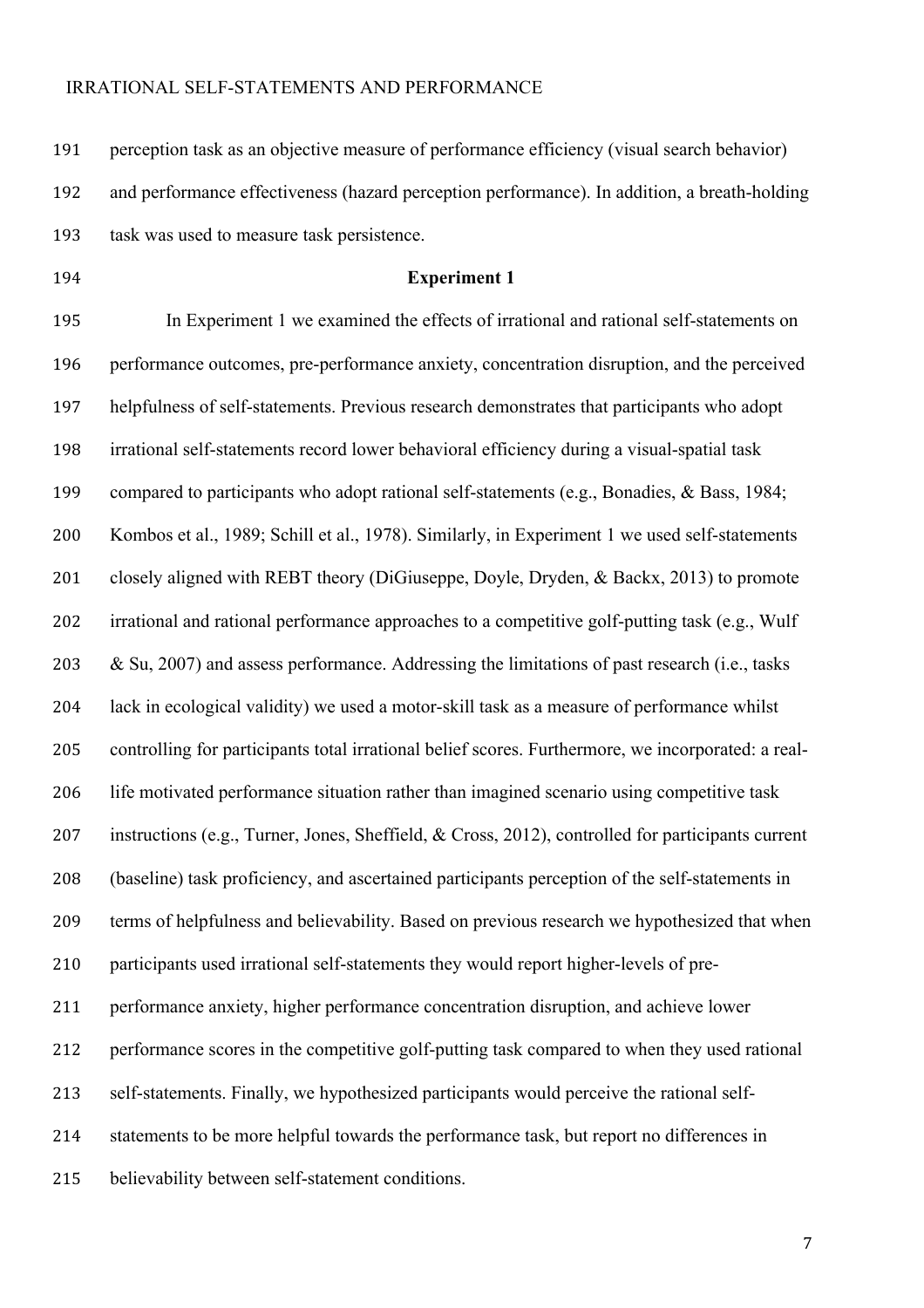| 216 | <b>Method</b>                                                                                      |
|-----|----------------------------------------------------------------------------------------------------|
| 217 | Participants                                                                                       |
| 218 | Previous research most akin to the present study (i.e., examined effects of IBs, similar           |
| 219 | research design, & measures; Visla et al., 2016; Wilson, Wood, & Vine, 2009) reported              |
| 220 | moderate to large effects, thus supporting the expectation for medium effects. An apriori          |
| 221 | power analysis using (G*Power 3) showed that based on a medium effect size ( $\eta^2$ = .06) and a |
| 222 | power of .80 a minimum number of 28 participants were required for the present study.              |
| 223 | Thirty-five undergraduate students ( $26 =$ Male, $9 =$ Female) were purposively recruited at a    |
| 224 | UK university aged between 18 and 53 years (Mage = $20.92$ , SDage = $5.62$ ). Institutional       |
| 225 | ethical approval and participant consent was obtained prior to all data collection, whilst a       |
| 226 | power analysis was considered as part of the peer review process.                                  |
| 227 | <b>Measures</b>                                                                                    |
|     |                                                                                                    |

 **Trait irrational beliefs.** The Shortened General Attitudes and Beliefs Scale (SGABS; Lindner, Kirkby, Wertheim, & Birch, 1999) was used as a measure of total irrational beliefs . Consisting of 22-items, the total irrational belief subscale reported a good internal reliability 231 score of  $\alpha$  = .84. The rational belief subscale consisted of 4 items and reported an 232 unacceptable internal reliability score of  $\alpha$  = .38 and was omitted from the data analysis process. Participants reported on a 5-point Likert-scale ranging from 1 (*strongly disagree)* to 5 *(strongly agree)* the extent they agreed with each statement.

 **Pre-performance anxiety.** The State Trait Anxiety Inventory (STAI; Spielberger, 1983) includes 20-items which assess pre-performance state- anxiety. Participants reported their answers on a 4-point Likert-scale ranging from 1 (*not at all*) to 4 (*very much so*). A 238 Cronbach's alpha coefficient reported an excellent internal reliability score  $\alpha = .93$ .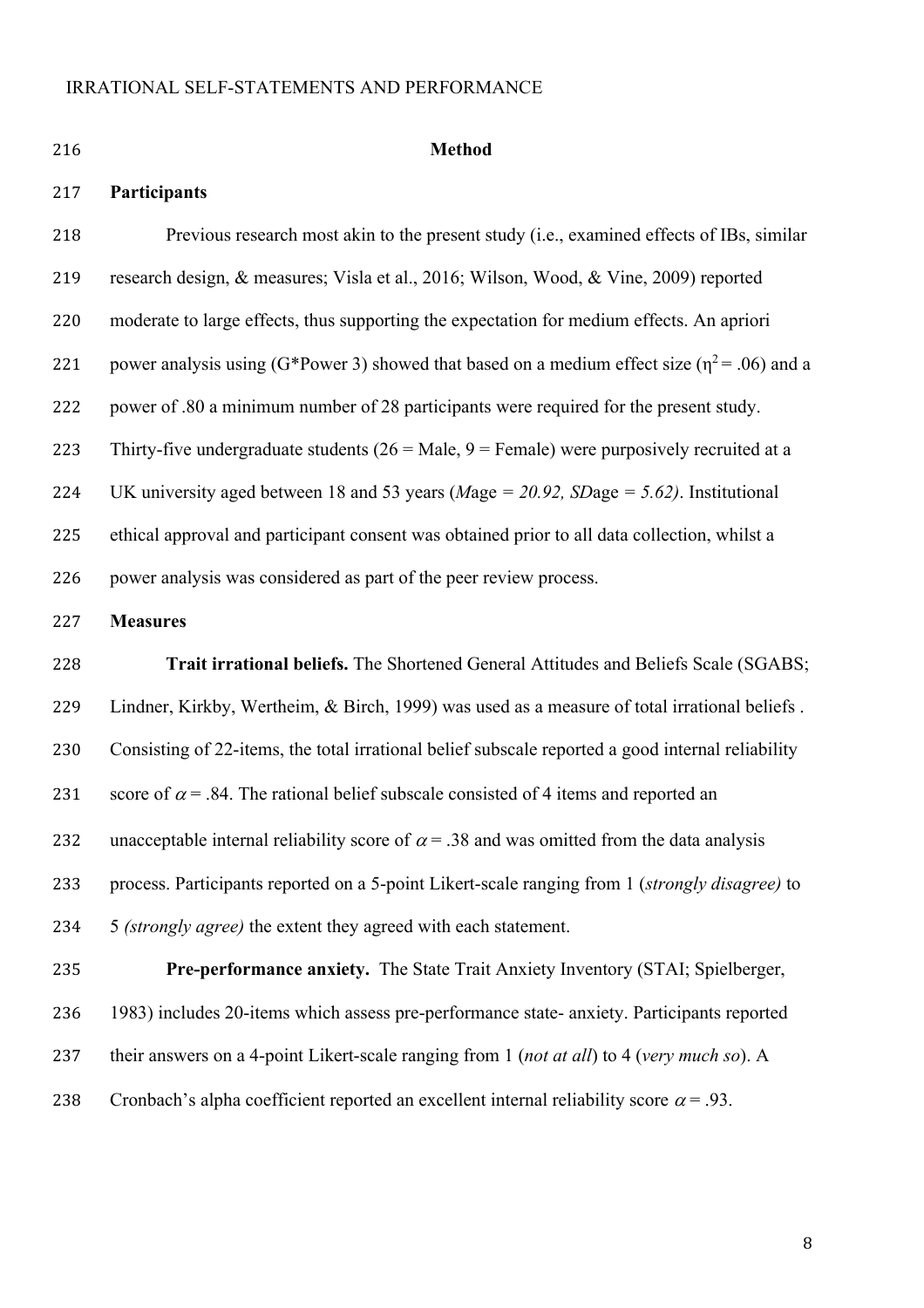**Concentration disruption.** Items associated with concentration disruption subscale were taken from the Sport Anxiety Scale-2 (SAS-2; Smith, Smoll, Cumming, & Grossbard, 2006) measuring concentration during the competitive performance task. Participants reported on a 4-point Likert-scale ranging from 1 (*not at all*) to 4 (*very much so*). The concentration disruption subscale consisted of four-items and reported an excellent reliability 244 score of  $\alpha$  = .93.

 **Golf putting performance***.* The competitive performance task consisted of 10 putts. The target consisted of a putting hole worth 10 points, surrounded by 4 concentric circles 247 separated at 5 cm intervals. Each concentric circle from the centre hole were scored with 8, 6, 4, and 2 points respectively. Zero points were scored if, the ball landed outside of the outermost concentric circle or participants exceeded the 10 seconds time limit allocated to each competitive putt. A maximum of 100 points and a minimum of 0 points were available 251 for the 10 competitive putts for each experimental condition.

 **Task engagement.** To discern participant's motivation towards the competitive performance task, engagement was measured using a single item on a 7-point Likert scale ranging from 1 (*not at all*) to 7 (*completely*).

**Self-statement perception.** Participants' perceptions (i.e., the helpfulness,

believability, and engagement) of the self-statements were determined using three items on a

7-point Likert-scale ranging from 0 (not at all) to 7 (completely).

**Procedure**

 Participants attended the lab individually on three separate occasions, first completing a baseline condition (A; no self-statements), then completing irrational (B) and rational (C)

self-statement conditions in a counterbalanced design (ABC/ACB; Foley, 2004; see Figure 1).

 **Laboratory set-up**. Prior to attending the lab a survey link using Qualtrics software (Copyright © 2015) was distributed via email to all participants' to collect total irrational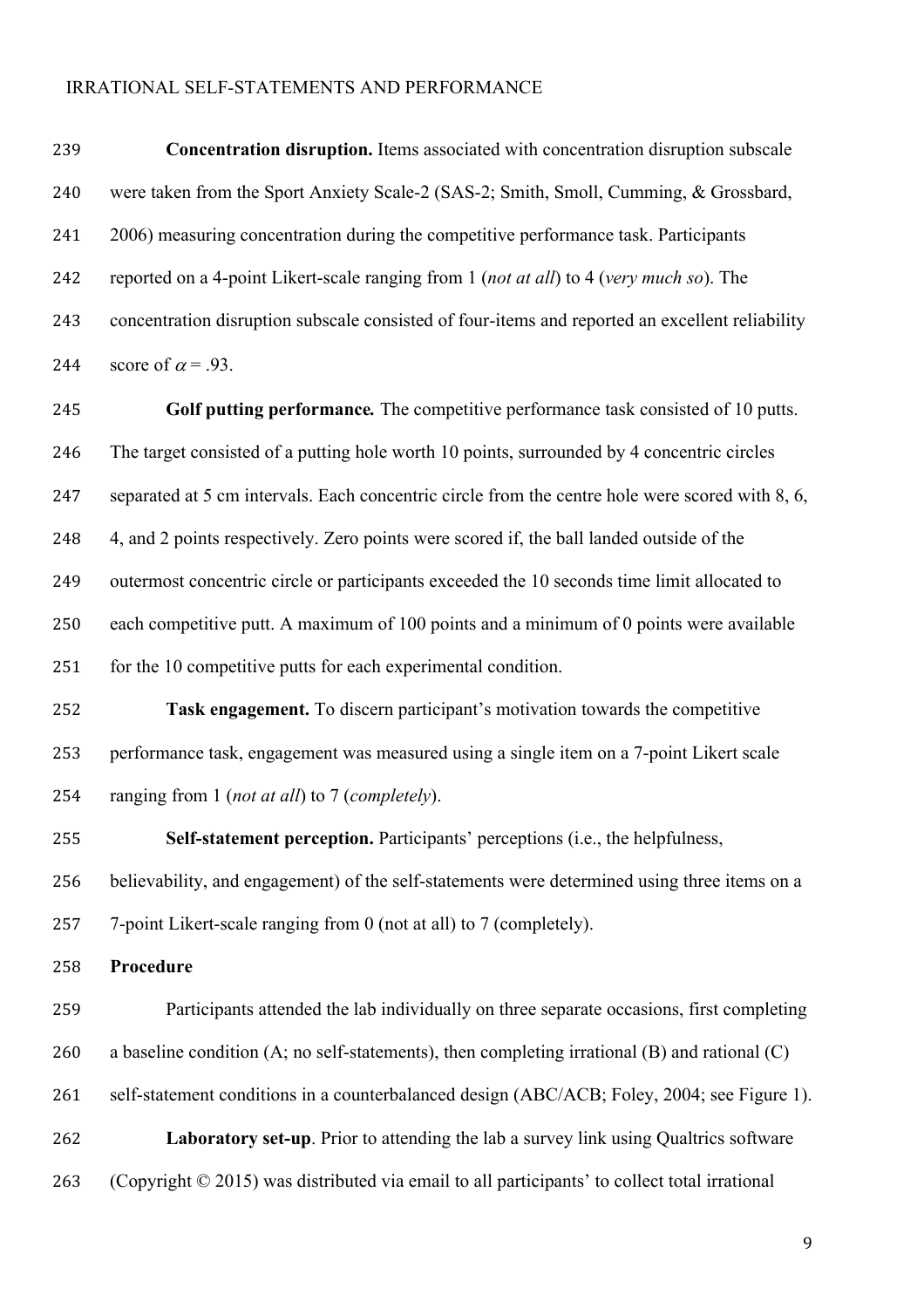belief scores. On arrival participants were briefed on the research protocol and the expectations of their involvement. To control for learning effects participants were first familiarized to the golf-putting task during the baseline condition.

 **Competitive task instructions.** Competitive task instructions were first read to the participants to create a motivated performance situation (e.g., Turner et al., 2012). The instructions emphasized the task demands prior to the performance task and minimized possible reductions in task motivation and effort over successful trials (e.g., Wilson et al., 271 2009). Specifically, the participants were informed that their scores would be compared and ranked on a publically available leader board, and the winner for each condition would be awarded a £25 cash prize (e.g., Barker, Jones, & Greenlees, 2010). The task instructions also emphasized the time-constraints, uncertainty, evaluation, and effort that would be required to complete the performance task.

 **Self-statements.** Following the task instructions during the baseline condition, participants were asked to self-report their pre-performance anxiety and motivation towards the upcoming golf-putting task. Instead for irrational and rational self-statement conditions, prior to completing the self-report measures participants were asked to engage with, and adopt a set of self-statements. Each set consisted of one self-statement for each of the four 281 core beliefs central to REBT theory (Dryden & Branch, 2008). The extent to which self-282 statements were understandable was examined in a pilot study  $(N = 8)$  with minor structural and content alterations being made. Self-statements were worded in reference to the content area of 'achievement' and the competitive golf-putting task (available on request from the first author). Specifically, irrational and rational beliefs each consist of four core beliefs that are dichotomously matched and are related to a single content area (e.g., control, comfort, achievement; DiGiuseppe et al., 2013). Irrational beliefs consist of the core beliefs of: demandingness (e.g., "I really would like to be successful, therefore I must"), low-frustration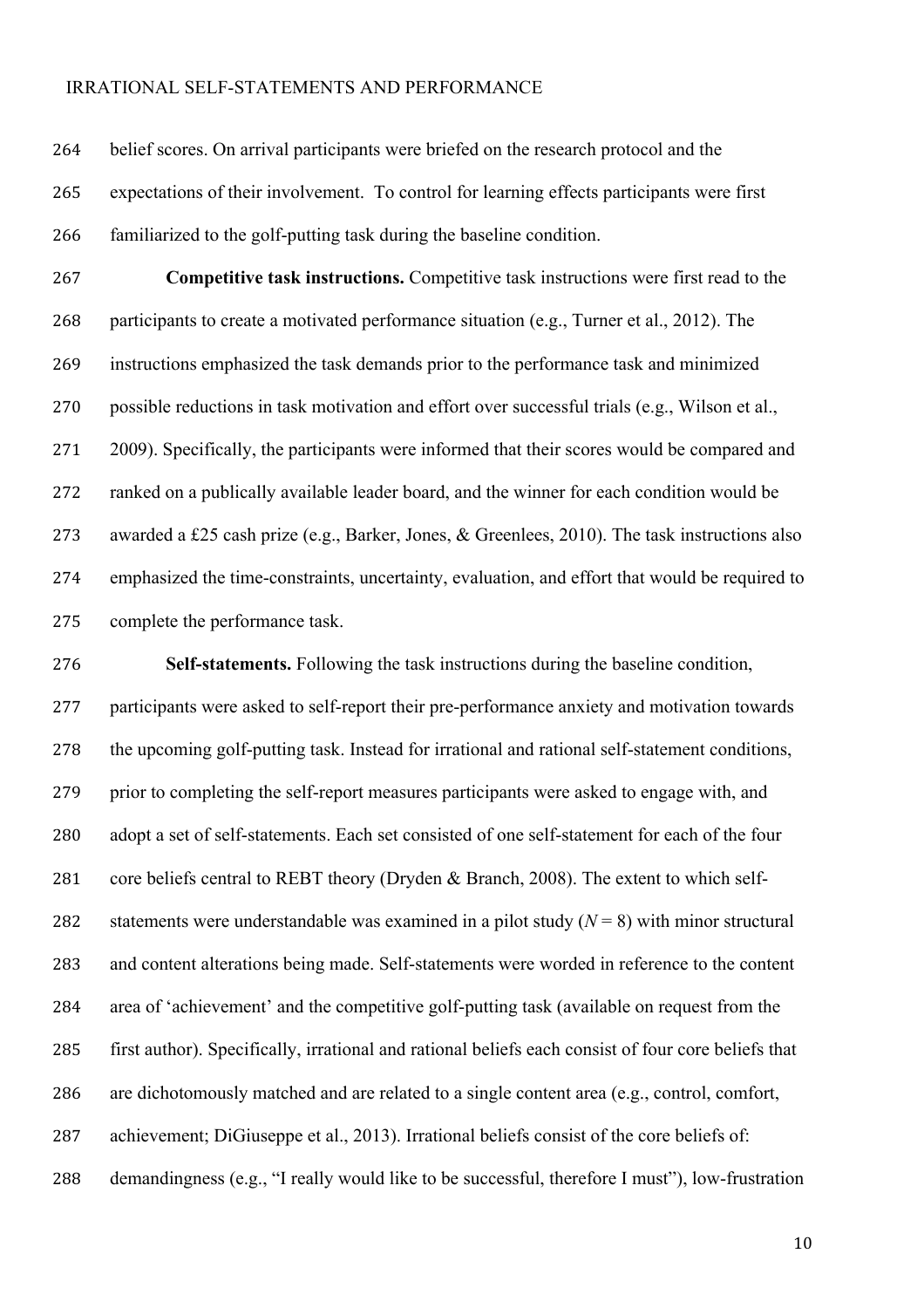tolerance (e.g., "If I am not successful it would be intolerable"), awfulizing (e.g., "if I was not successful it would awful"), and self/other/life-downing (e.g., not being successful would make me a complete failure"). Instead, rational beliefs consist of the four core beliefs of: preferences (e.g., "I would like to be successful, but that does not mean I have to"), anti- awfulizing (e.g., "not being successful would be bad but certainly not terrible"), high- frustration tolerance (e.g., although I would like to be successful, not being so would be tolerable"), and unconditional self-acceptance (e.g., not winning does not make me a complete failure, only that I have failed this time and this shows that I am a fallible human being"). To check understanding of the self-statements participants were asked to detail and summarize the content in their own words. Following this, participants then self-reported their pre-performance anxiety and motivation towards the upcoming golf-putting task.

 **Golf-putting performance task.** After completing the questionnaires participants were instructed when to begin and that the task would end when they had played all 10 golf putts. Immediately prior to the golf-putting task participants were reminded that their performance was being video recorded and was to be evaluated by an expert golfing coach, that they only had 10 seconds to play each putt, and that their score would be placed on leader board that was accessible to all participants. Between every two putts they were instructed to engage with the self-statements by using a cue card located next to the putting position.

**Data Analysis**

 Prior to the main analyses data screening procedures were completed. To limit the 309 effect of outlying values, self-report data with Z score values greater than  $\pm$  3 were winsorized and replaced with the smallest or highest untrimmed score (Keselman, Algina, Lix, Wilcox, & Deering, 2008). A Shapiro-Wilks test was conducted on all data sets to test for assumptions of normality. A one-way analysis of co-variance was completed to compare the effects of irrational and rational self-statements (condition - predictor variable) with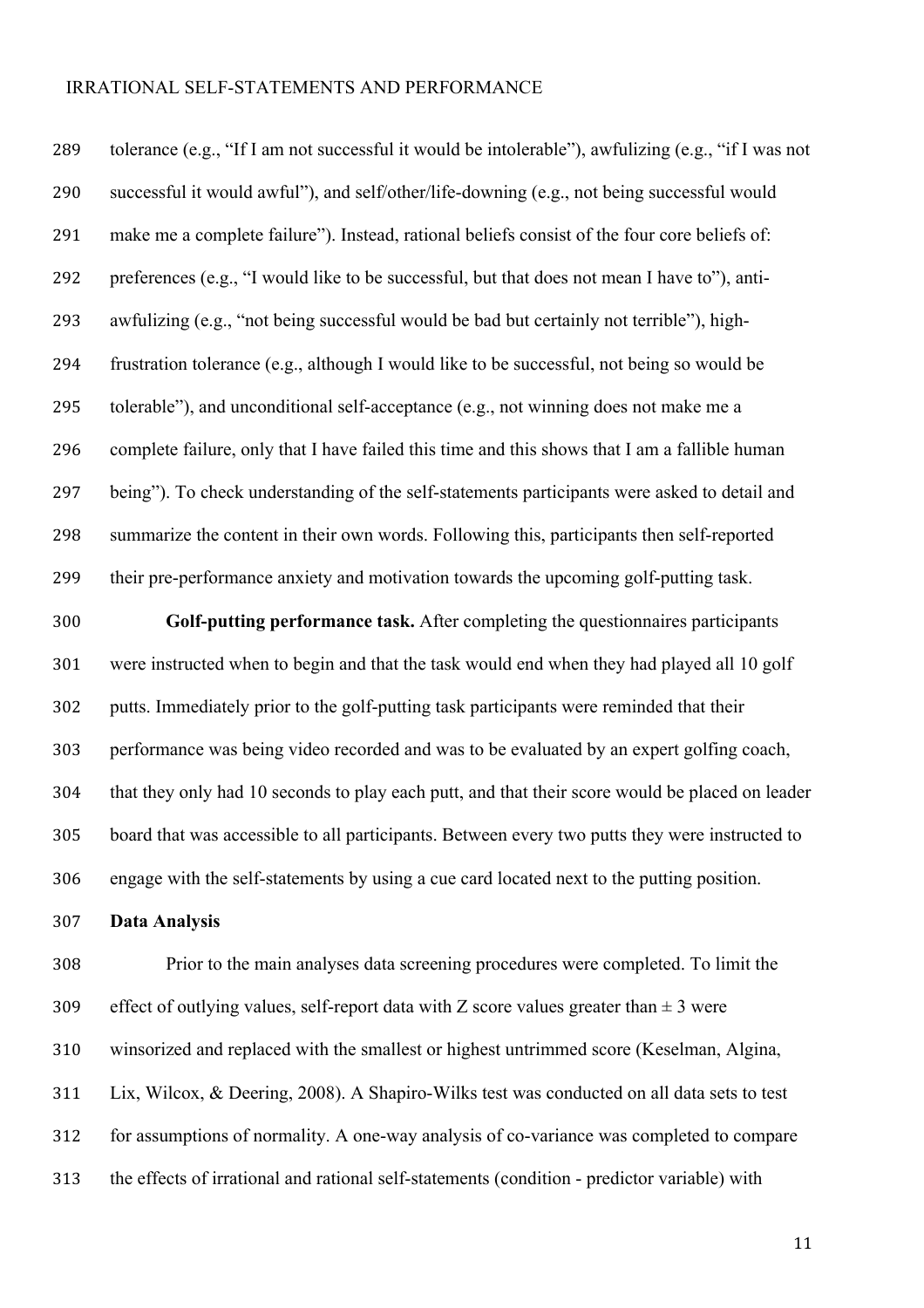| 314 | dependent variables while controlling for baseline scores (baseline covariate) and the effects            |  |  |  |  |  |  |
|-----|-----------------------------------------------------------------------------------------------------------|--|--|--|--|--|--|
| 315 | of total irrational beliefs (covariate). Preliminary checks were conducted to ensure that there           |  |  |  |  |  |  |
| 316 | was no violation of assumptions of normality, linearity, homogeneity of variances,                        |  |  |  |  |  |  |
| 317 | homogeneity of regression slopes, and reliable measurement of the covariate. In the instance              |  |  |  |  |  |  |
| 318 | dependent variables were correlated a multivariate analysis of co-variance was performed                  |  |  |  |  |  |  |
| 319 | (Mertler & Vannatta, 2002). Preliminary assumption testing was conducted to check for                     |  |  |  |  |  |  |
| 320 | normality, linearity, univariate, and multivariate outliers, homogeneity of covariance                    |  |  |  |  |  |  |
| 321 | matrices, multicollinearity, and no covariates were highly correlated with one another $(r >$             |  |  |  |  |  |  |
| 322 | .08). Effect size values (eta squared) were interpreted in line with guidelines presented by              |  |  |  |  |  |  |
| 323 | Cohen, (1988): $01 =$ small effect, $.06 =$ moderate effect, $.14 =$ large effect.                        |  |  |  |  |  |  |
| 324 | <b>Results</b>                                                                                            |  |  |  |  |  |  |
|     |                                                                                                           |  |  |  |  |  |  |
| 325 | <b>Preliminary Analyses</b>                                                                               |  |  |  |  |  |  |
| 326 | Manipulation checks. To test the participants understanding of the self-statements                        |  |  |  |  |  |  |
| 327 | the content of the written summaries were subjectively assessed by the lead author in                     |  |  |  |  |  |  |
| 328 | accordance to the four core beliefs central to REBT theory (Dryden & Branch, 2008). To test               |  |  |  |  |  |  |
| 329 | whether the participants' irrational and rational beliefs during the golf-putting task was                |  |  |  |  |  |  |
| 330 | successfully manipulated, the participants adoption of irrational and rational self-statements            |  |  |  |  |  |  |
| 331 | were examined using a single 'engagement' item on the self-statement perception scale.                    |  |  |  |  |  |  |
| 332 | Statistical analysis revealed that regardless of the condition participants were engaged with             |  |  |  |  |  |  |
| 333 | the self-statements ( $M = 4.44$ , $SD = 1.34$ ), $t(69) = 27.80$ , $p < .001$ . In addition, statistical |  |  |  |  |  |  |
| 334 | analysis revealed participants did not differentiate in engagement with the self-statements               |  |  |  |  |  |  |
| 335 | between irrational ( $M = 4.37$ , $SD = 1.44$ ), and rational ( $M = 4.51$ , $SD = 1.25$ ) self-statement |  |  |  |  |  |  |
| 336 | conditions, $F(1, 33) = .33$ , $p = .57$ .                                                                |  |  |  |  |  |  |

 **Task engagement**. The participant's engagement towards the golf-putting performance task was assessed using a single item on a self-report scale. Statistical analysis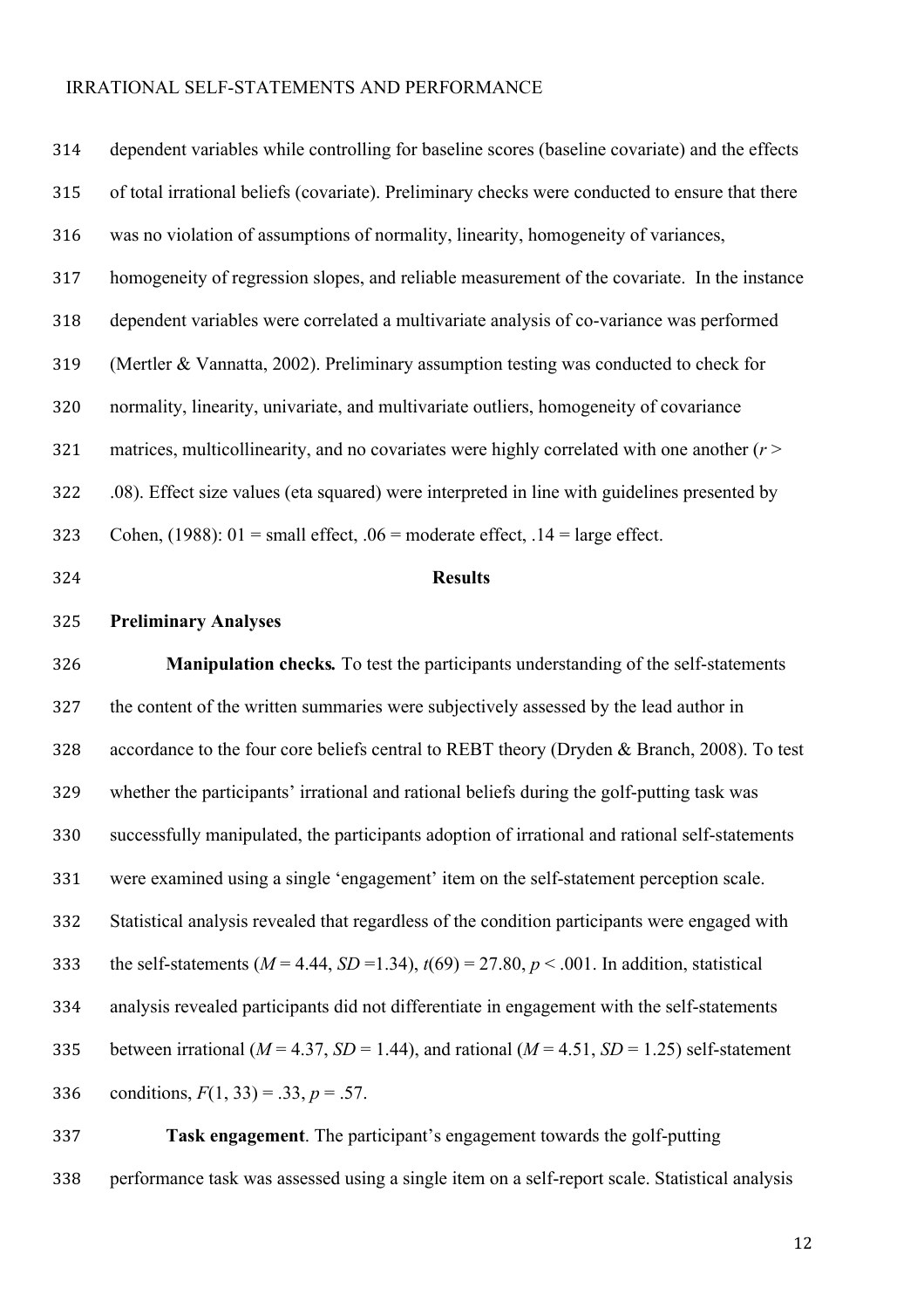revealed that regardless of the condition participants were motivated towards the golf-putting performance (*M* = 5.30, *SD* = .89), *t*(104) = 61.16, *p* < .001. Further, participants did not differ in task engagement between baseline (*M* = 5.29 *SD* = .83), irrational (*M* = 5.23, *SD* = 342 .88), and rational  $(M = 5.37, SD = .98)$  self-statement conditions,  $F(2, 33) = .35, p = .71$ . **Main Analyses** Three one-way analyses of covariance were used to investigate differences in golf- putting performance, performance anxiety, and concentration disruption between irrational and rational self-statement conditions. After adjusting for baseline scores and trait irrational beliefs, analysis revealed no significant differences in putting performance *F*(1, 32) = 2.27, *p* 348 = .14, Wilks' Lambda = .93,  $\eta^2$  = .07, performance anxiety,  $F(1, 32) = .41$ ,  $p = .53$ , Wilks' 149 Lambda = .99,  $\eta^2$  = .01, and concentration disruption,  $F(1, 32)$  = .13,  $p = .73$ , Wilks' Lambda 350 =.99,  $\eta^2$  = .01(see Table 1). A multivariate analysis of covariance was conducted to investigate whether participants differed in their perceived helpfulness and believability of irrational (ISS) and rational self-statements (RSS). After controlling for the effect of trait irrational beliefs analysis revealed no significant effects for perceived helpfulness (ISS - *M* = 3.66, *SD* = 2.26; RSS - *M* = 3.43, *SD* = 1.79) and believability (ISS - *M* = 4.46, *SD* = 1.88; RSS - *M* = 5.03, *SD*  $= 1.48$ ,  $F(2, 32) = 1.15$ ,  $p = .33$ , Wilks' Lambda =.93,  $\eta^2 = .07$ . **Discussion** Past literature has suggested that irrational beliefs should hinder performance, while rational beliefs should help performance, but research to date has not examined acute skilled

motor skill performance, pre-performance anxiety, concentration disruption, perceived

performance as conducted in the current study. In sum, data evidenced no differences in

helpfulness, and believability of the statements between the irrational or rational self-

statement conditions. Data do not support the study hypotheses or previous research findings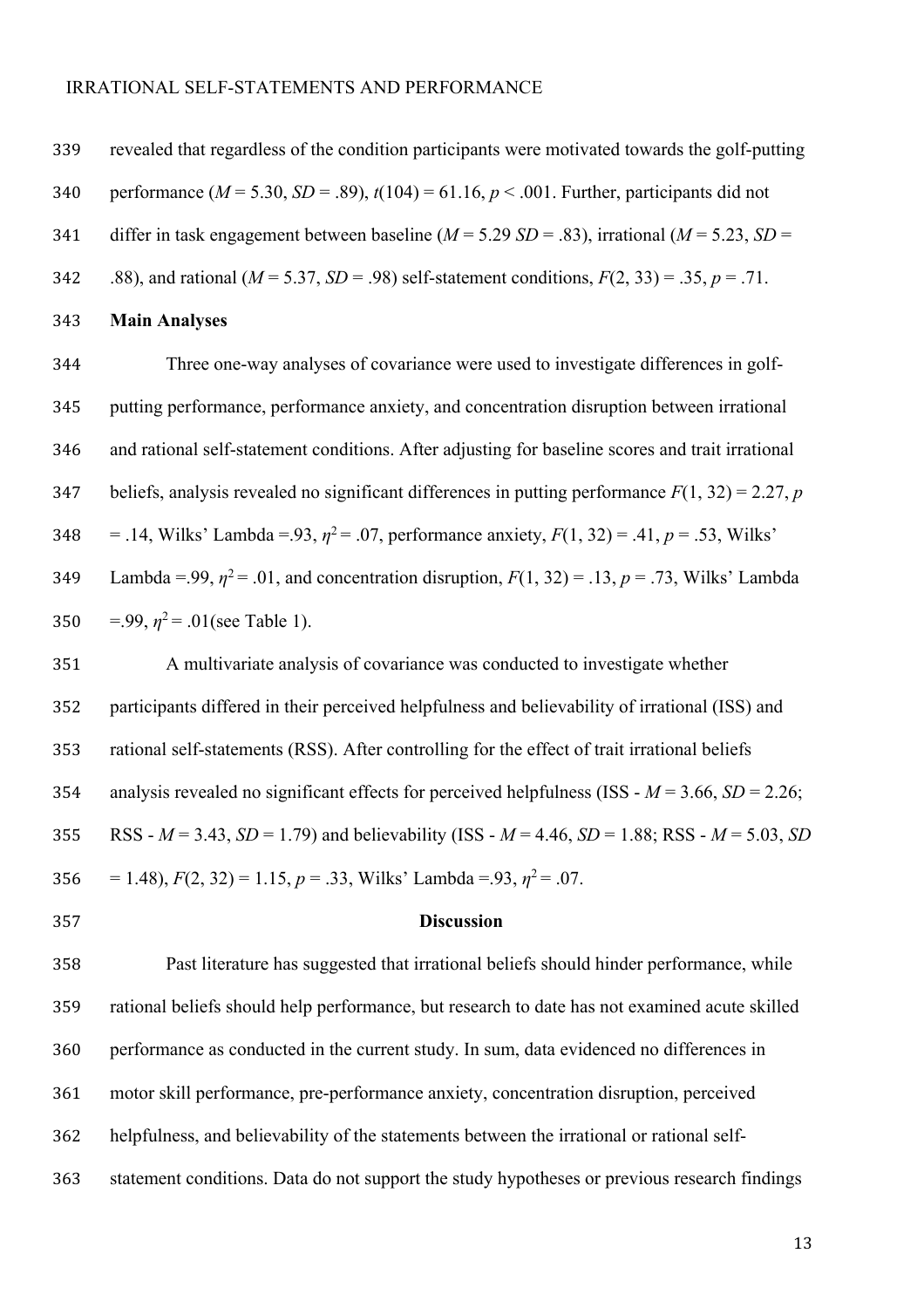(e.g., Bonadies, & Bass, 1984; Kombos et al., 1989; Turner & Barker, 2013), indicating that acute performance was not differentiated by irrational and rational approaches to a competitive task. Further, participants perceived no differences in the helpfulness of irrational and rational self-statements towards the competitive golf-putting task. Nevertheless, performance outcomes alone (e.g., task score) may not fully reflect the complexity of skilled performance. For example, previous research used visual spatial tasks (e.g., mirror tracing) as a measure of performance efficiency, indicating that irrational self-talk led to reductions in performance efficiency (e.g., Bonadies & Bass, 1984; Schill et al., 1978), but not necessarily competitive performance outcomes. In contrast to previous research (e.g., Rosin & Nelson, 1983), the results also show the adoption of irrational self-statements did not determine higher levels of pre-performance anxiety or concentration disruption compared to rational self-statements. This may be explained by first, contemporary REBT theory posits healthy (e.g., concern) and unhealthy negative emotions (e.g., anxiety) are distinguished by functionality rather than the intensity (Hyland & Boduszek, 2012). Hence, we may expect to observe changes in functionality via the assessment of participant's perceived helpfulness of anxiety. Second, the measurement of anxiety via self-report may not accurately reflect pre- performance emotional responses due to social desirability (e.g., Williams & Krane, 1992), thus more objective markers are warranted. Previous research has evidenced greater physiological arousal (measured via Galvanic Skin Response) when adopting irrational self- statements compared to rational self-statements (e.g., Master & Gershman, 1983). Therefore, objective markers of physiological arousal may yield more accurate findings. Accordingly, a more refined and detailed investigation into the precise influence of irrational and rational self-statements across various psychophysiological outcomes and performance indicators (e.g., efficiency, task persistence, objective outcomes) is warranted.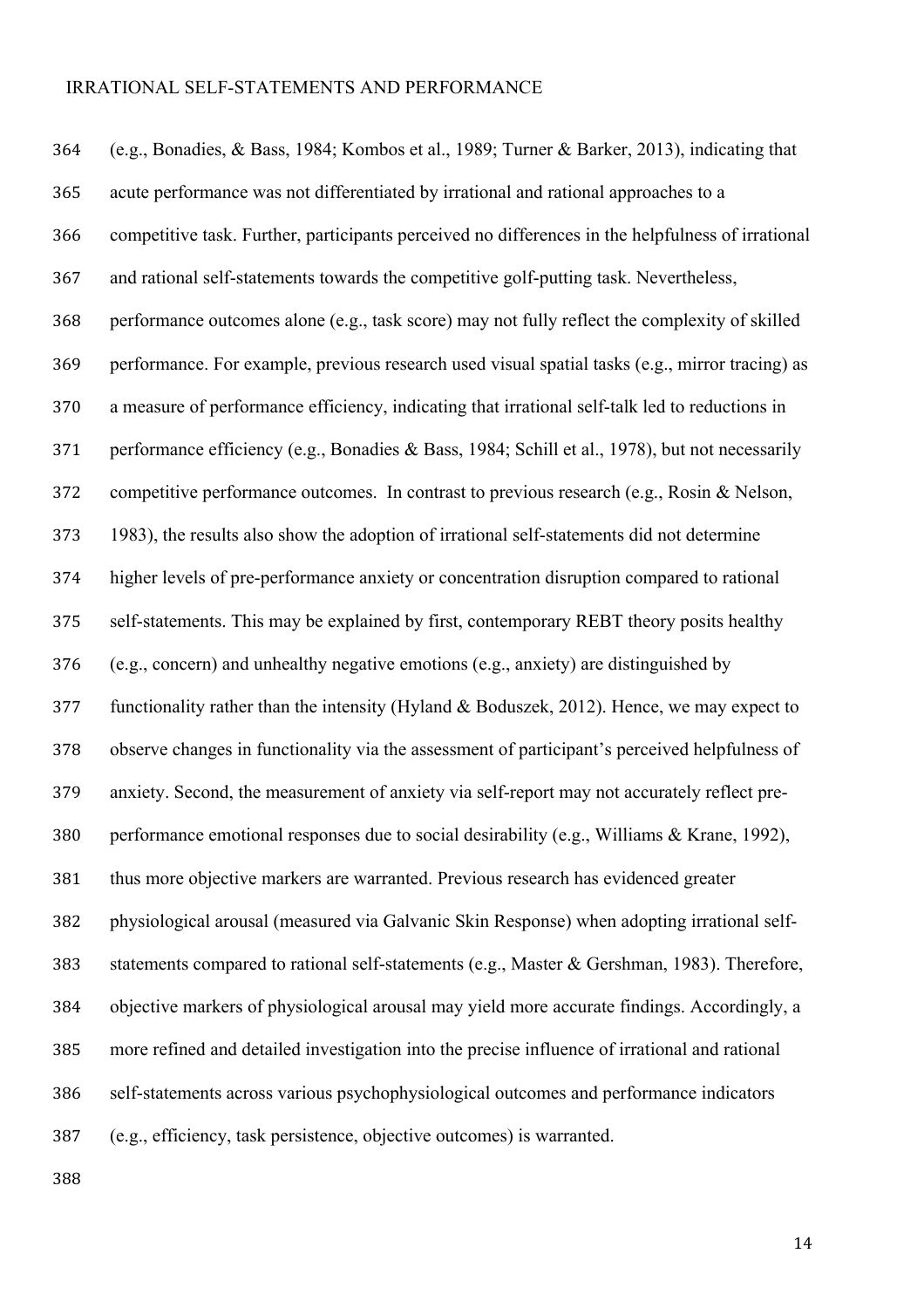**Experiment 2** In this experiment we examined the effects of irrational and rational self-statements on measures of performance efficiency and effectiveness, task persistence, and competitive task performance outcomes, extending Experiment 1, which measured task performance outcomes only. In Experiment 2 we measured visual gaze behavior (measuring performance efficiency and effectiveness) during a competitive Hazard Perception Task (HPT; phase one) and persistence during a Breath Holding Task (BHT; phase two). In line with Experiment 1, pre-performance anxiety and concentration disruption were measured. Further building on Experiment 1, heart rate and perceived helpfulness of anxiety were also measured to provide an objective measure of physiological arousal and a directional measure of pre-performance anxiety respectively. According to the processing efficiency theory (PET; Eysenck & Calvo, 1992) emotions such as anxiety may take up available processing resources in the working memory, in turn hindering performance efficiency. However, decrements in efficiency may not be reflected in performance outcomes (e.g., task score), as performance can be maintained (Wilson, Smith, Chattington, Ford, & Marple-Horvat, 2006). Using a hazard perception task, previous research has evidenced a quicker ability to fixate on a hazard after its appearance underpins hazard perception performance (Crundall et al., 2012). In addition, researchers have also shown an increase in fixation duration to a detected hazard is also indicative of performance effectiveness and increased attentional capture (Garrison & Williams, 2013). Moving beyond Experiment 1, this was the first study to use markers of visual search

behavior as an objective measure of performance efficiency and effectiveness, thus providing

a rich dynamic source of psychological processes during the competitive hazard perception

task (Richardson & Spivey, 2004).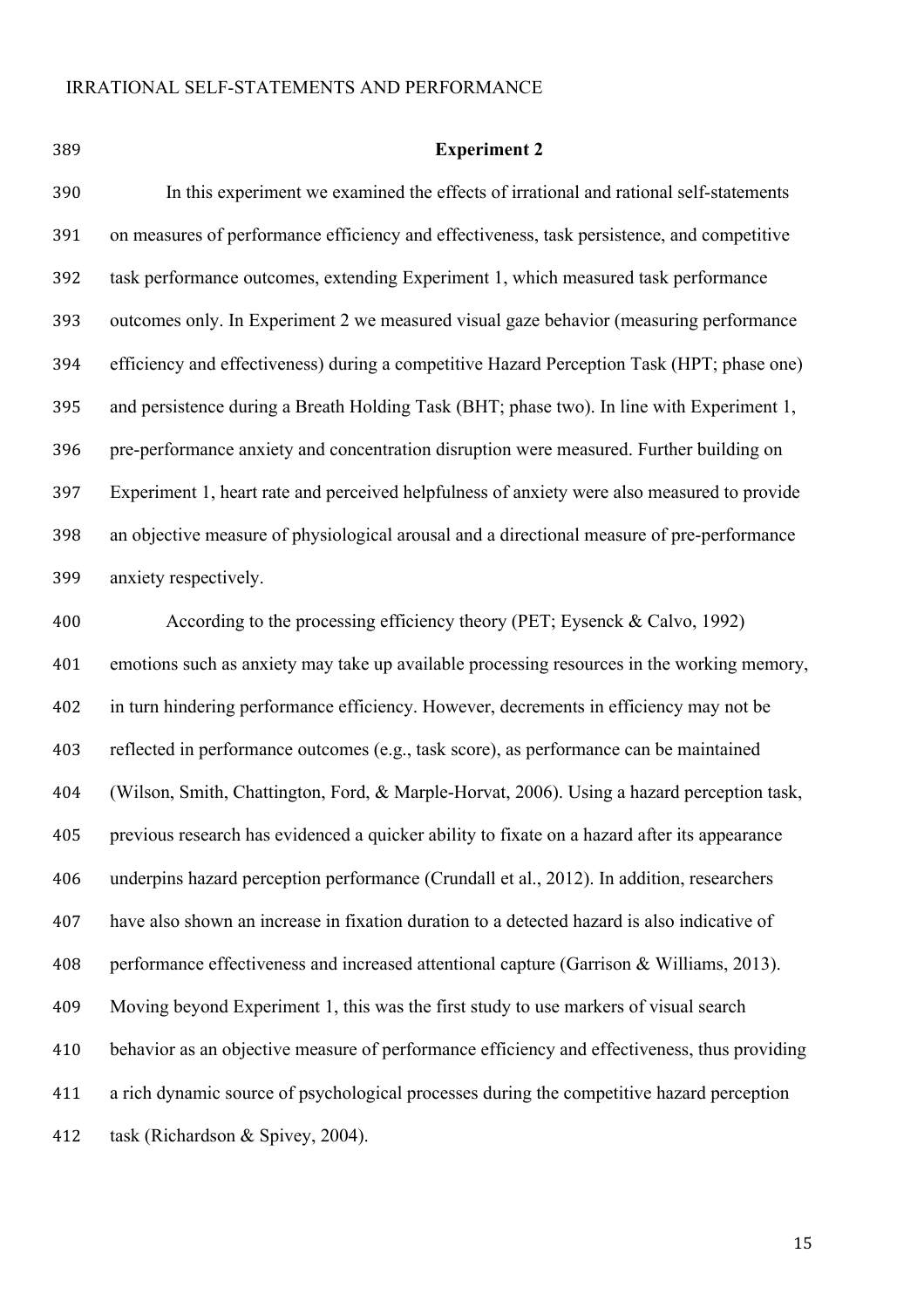| 413 | Past laboratory research (e.g., Rosin & Nelson, 1983) indicated no differences in task          |
|-----|-------------------------------------------------------------------------------------------------|
| 414 | persistence between irrational and rational self-statements. However, researchers suggest that  |
| 415 | irrational beliefs may be acutely motivational on the approach to an important competitive      |
| 416 | event, and therefore may lead to greater persistence (Turner, 2016). Further, REBT              |
| 417 | practitioners have indicated that irrational beliefs such as "I must succeed" may be considered |
| 418 | motivational by performers (Turner & Barker, 2014). Therefore in Experiment 2, alongside        |
| 419 | measuring participants perceived mental effort, a Breath Holding Task (Hajek, Belcher, &        |
| 420 | Stapleton, 1987) was used as a raw measure of task persistence whilst tolerating discomfort     |
| 421 | (e.g., Sütterlin et al., 2013).                                                                 |
| 422 | Drawing on the aforementioned literature we propose a series of hypotheses for                  |
| 423 | Experiment 2. First, participants using irrational self-statements would record reduced         |
| 424 | performance efficiency, in terms of decreases in both fixation durations to the detected hazard |
| 425 | and ability to fixate on the hazard after its appearance (i.e., time elapsed between hazard     |
| 426 | appearance and first hazard fixation; Crundall et al., 2012). Second, participants would record |
| 427 | worse performance outcomes (hazard perception score) when adopting irrational self-             |
| 428 | statements compared to rational self-statements. Finally, participants who adopted irrational   |
| 429 | self-statements would also record greater task persistence, greater mental effort, higher       |
| 430 | anxiety intensity, lower perceived helpfulness, and increased physiological arousal (i.e.,      |
| 431 | increased heart rate) compared to when using rational self-statements.                          |
| 432 | <b>Method</b>                                                                                   |
| 433 | Participants                                                                                    |
| 434 | As in Experiment 1, the effect sizes reported in research similar to the present study          |
| 435 | (e.g., Williams & Cumming, 2012; Wilson et al., 2006) reinforced the expectation for            |

- 436 medium effects. Based upon an apriori power analysis, 35 undergraduates  $(26 = \text{Male}, 9 =$
- Female) were purposively recruited at a UK university and were aged between 18 and 30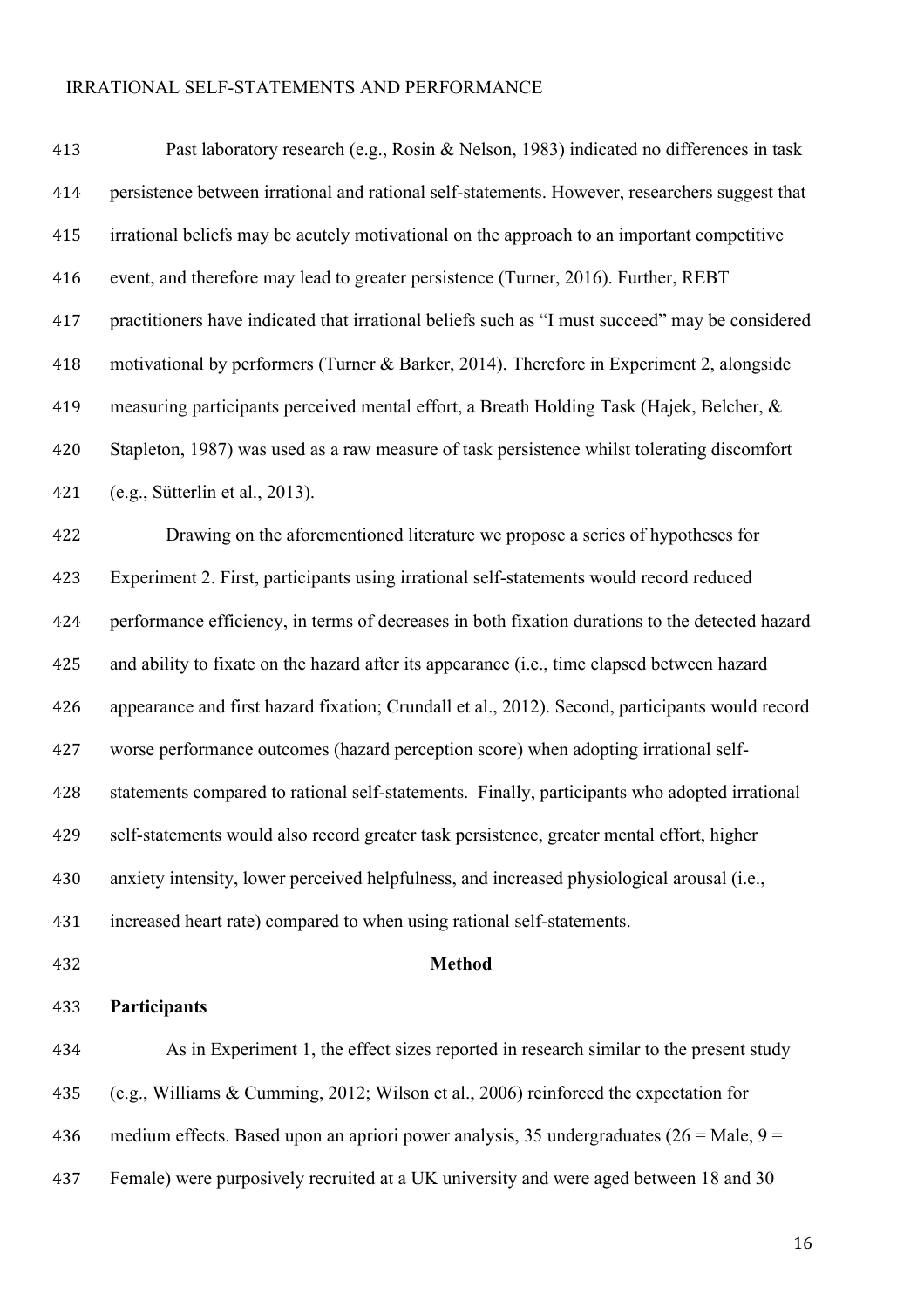438 vears (Mage = 21.09, SDage = 2.92). All held a full UK driving license and had been driving for a minimum of 6-months. None of the participants had visual or hearing impairments that impeded their ability to complete the tasks.

**Measures**

 As used in Experiment 1, measures of trait irrational beliefs were collected using the SGABS 443  $(\alpha = .84)$ .

 **Pre-performance anxiety.** To ascertain levels of pre-performance anxiety and reduce completion time the STAI was reduced from 20 to 10 items. These 10 items were selected based upon the best psychometric properties within the State Trait Anxiety Inventory (STAI Form Y; Spielberger, 1983) as validated within the State Trait Personality Inventory (STPI; Spielberger & Reheiser, 2009). A Cronbach's alpha coefficient reported excellent internal 449 reliability ( $\alpha$  = .90). Participants also reported on a 7-point Likert-scale ranging from -3 (*Not at all helpful*) to 3 (*Extremely Helpful*) the directional interpretation of their pre-performance anxiety in relation to the upcoming competitive task.

 **Physiological arousal.** Participants heart rate were measured using a MP45 Biopac (Biopac Systems Inc. 2016) to provide an objective and accurate assessment of physiological arousal on approach to both competitive performance tasks (HPT and BHT). A Biopac Analysis software (Biopac Systems Inc. 2016) ascertained changes in heart rate scores between baseline phase (after receiving the self-statements and before the pre-performance preparation phase) and pre-performance preparation phase (between starting pre-performance 458 preparation and immediately prior to beginning the task).

 **Hazard perception performance.** A HPT provided an objective measure of task performance (i.e., response time), specifically measuring participants' ability to quickly perceive and respond to a potentially dangerous driving situation (G. Wood, Hartley, Furley, & Wilson, 2016). Hazard perception scores were marked out of 20 and measured using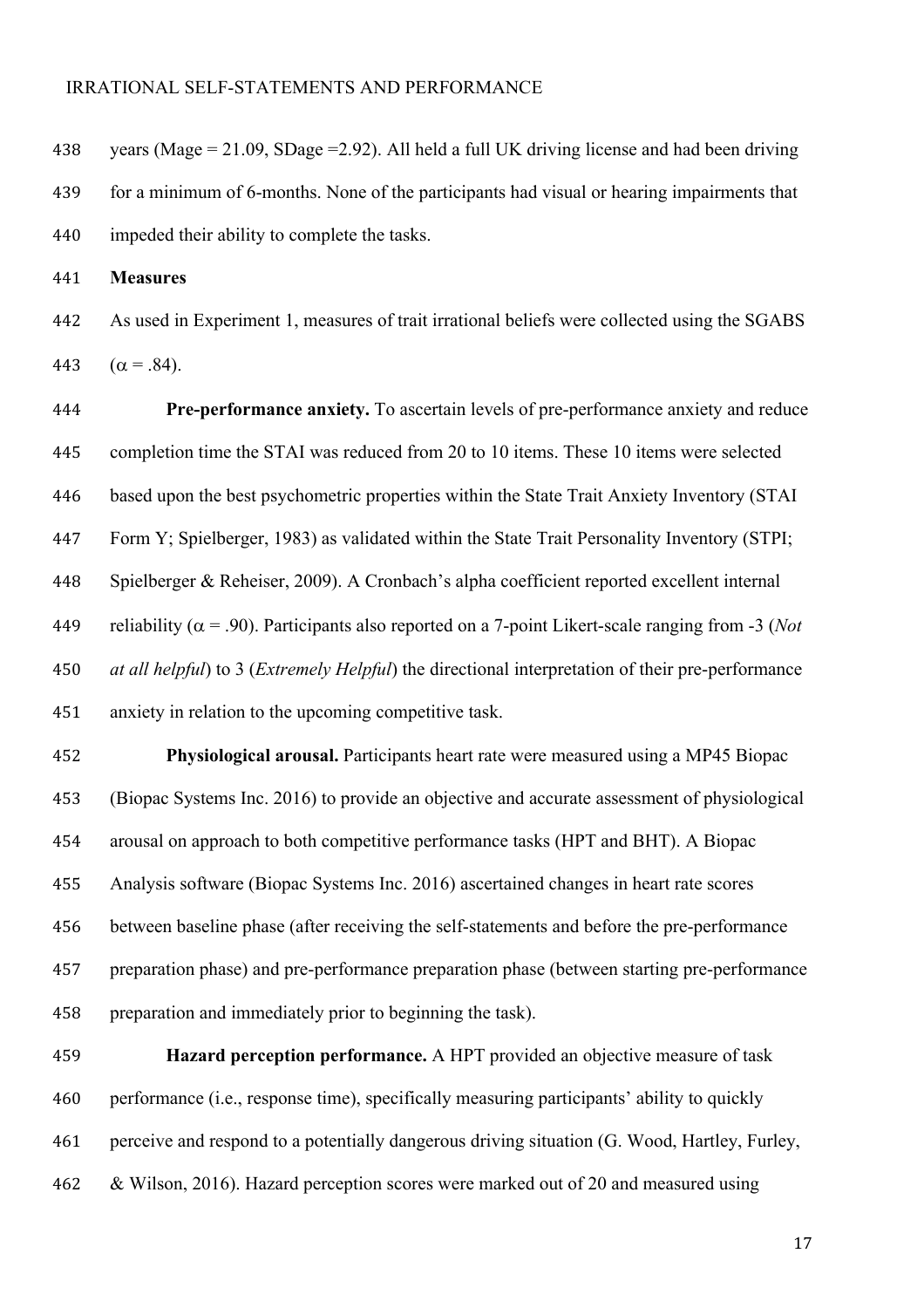response times (milliseconds) between the onset of the hazard and when the participant indicated the presence of a hazard (mouse click). Participants were provided with a window of 5000 milliseconds and in the instance a click was not registered 0 points were awarded. Scores from each clip were summed to produce a final performance score. Hazard perception performance was assessed using three hazard perception clips each containing one major developing hazard - lasting between 55 and 60 seconds. Each clip was: specific to driving, featured everyday road scenes, contained one developing major hazard, and was fully counterbalanced between conditions.

 **Eye tracking and fixation analyses.** Participants' visual search behavior during the appearance of the major hazard provided an objective indicator of performance efficiency and effectiveness (Garrison & Williams, 2013). First, fixation duration to the detected hazard was measured as an indicator of attentional capture and a predictor of effective hazard perception performance (G. Wood et al., 2016). Specifically, fixation duration was calculated as a change score of mean fixation duration between the baseline phase (total clip length prior to onset of the major hazard) and during the presence of the major hazard. Mean scores were calculated across three hazard perception clips. In addition, the time taken to fixate on the major hazard after its appearance was measured as an indicator of performance efficiency and predictor of effective hazard perception performance (Crundall et al., 2012). Time taken to fixate on the hazard was calculated as a mean time elapsed between the appearance of the major hazard and time of first fixation towards the hazard location (milliseconds). A fixation was defined as a gaze that remained on a single location for longer than 100ms and the frequency of the gaze was calculated as the mean number of times a location was fixated on (milliseconds; Garrison & Williams, 2013). SR Research Ltd. Experiment Builder software (Copyright 2016) monitored patterns of visual gaze behavior via the Eye Link 1000 sampling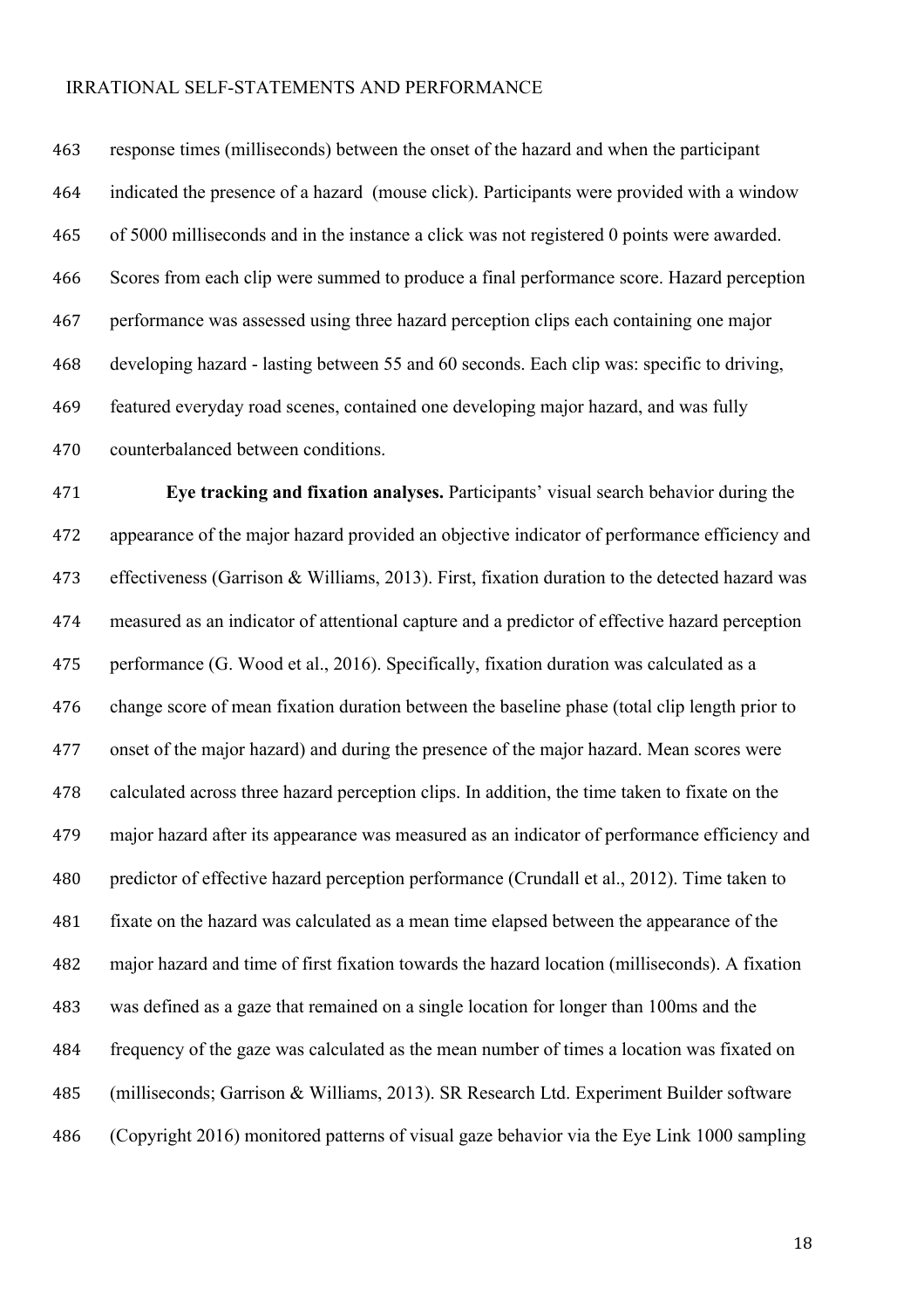487 at a rate of 2000 Hz that recorded monocular gaze direction with an accuracy of  $0.25 - 0.5$ degrees.

 **Breath-holding task.** The BHT (Hajek, Belcher, & Stapleton, 1987) provided a behavioral indicator of task persistence whilst tolerating discomfort (e.g., Sütterlin et al., 2013). Breath holding performance scores were measured in seconds from when the participant initiated the first inhalation until the first exhalation. Participants' compliance with the BHT was measured on a 9-point Likert-scale (a) to what degree they followed the instructions precisely, (b) to what degree they tried to hold their breath as much as possible, and (c) whether they could hold their breath for any longer (Sütterlin et al., 2013). **Perceived mental effort.** The Rating Scale Mental Effort (RSME; Zijlstra, 1993) provided a validated uni-dimensional measure of mental effort. After the completion of both HPT and BHT participants were required to indicate on a continuous vertical scale the amount of mental effort invested within the task. The scale consists of anchor points ranging

from 0 (*Absolutely no effort*), 75 (*moderately effortful*) to 150 (*Extreme effort*).

 **Manipulation checks and task engagement.** As in Experiment 1, perceptions of self- statements were collected in reference to both HPT and BHT. Furthermore, Participants' motivation towards both competitive performance tasks was measured using a single item. In line with previous research increases in heart rate were also measured using MP45 Biopac (Biopac Systems Inc. 2016) to provide an objective indicator of participant's engagement with the HPT (e.g., Turner et al., 2012).

#### **Procedure**

 As in Experiment 1, measures of total irrational beliefs were collected prior to arrival**.** Participants then attended the lab individually on three separate occasions in a counterbalanced design (ABC/ACB; Foley, 2004). Experiment 2 spanned two phases with the study procedure (see Figure 1) repeated for both the HPT (phase one) and BHT (phase two)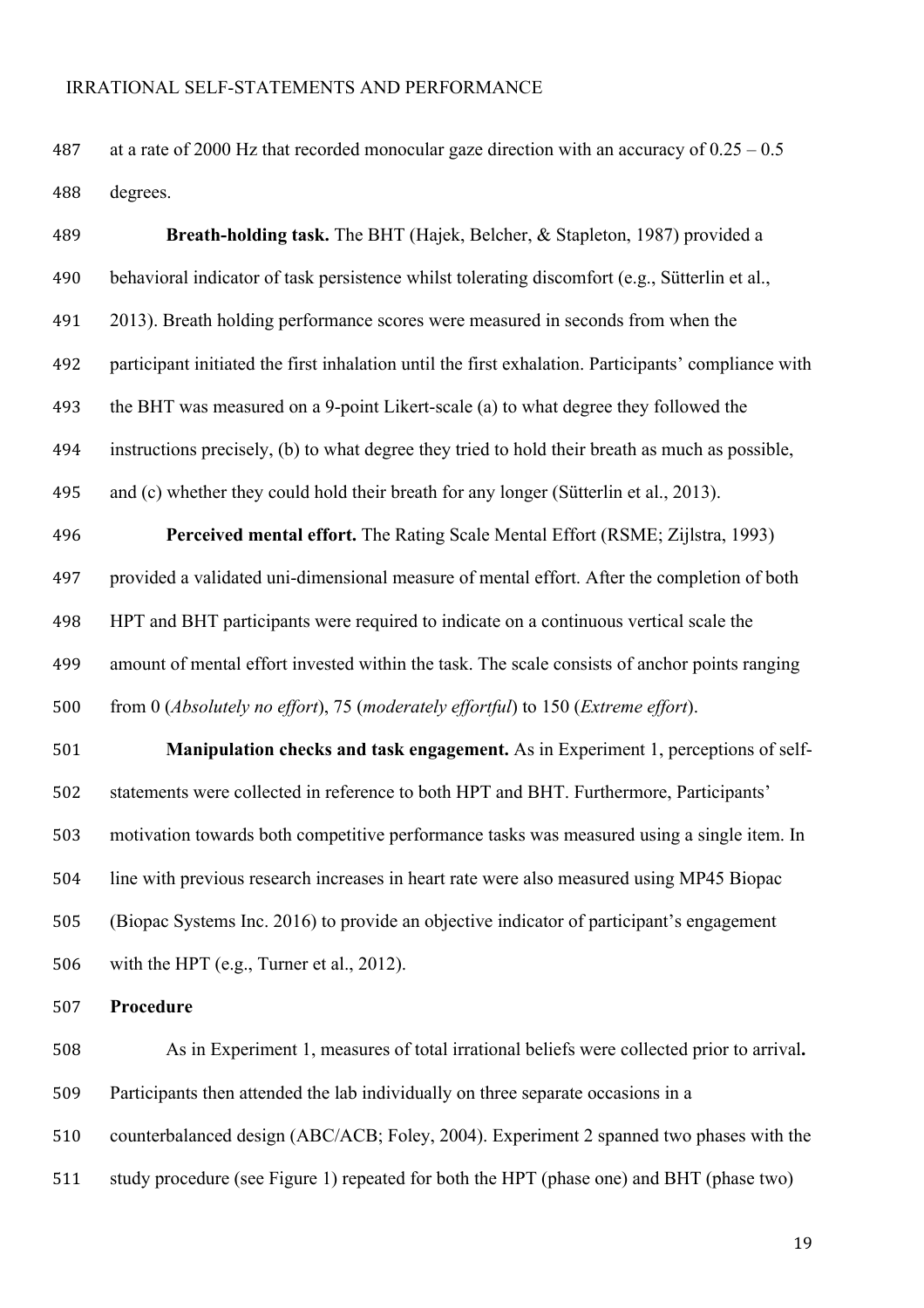in one testing session (see Figure 1). Data collection was completed using a combination of on-screen instructions and verbal cues from the researcher (Lead author). Psychological data was collected using an external laptop positioned in close proximity to the participants seating position. Using the Biopac software participants were fitted with electrodes to continuously monitor participants' heart rate(s) throughout the entirety of Experiment 2.

 **Phase one.** On arrival participants were calibrated to the eye tracker using a 9-point grid displayed on the computer screen. Once calibrated, participants were provided with on screen instructions and a familiarization hazard perception clip. The provision of self- statements or no self-statements followed the procedures used in Experiment 1. Participants, were asked to summarize the content of the self-statements in the their own words before self- reporting the intensity and perceived of helpfulness of their pre-performance anxiety, as well as their motivation towards the upcoming task. Prior to the HPT participants were asked to take a few moments to re-familiarize and engage with the given set of self-statements, or to think (baseline) and prepare themselves for the upcoming performance (specific instructions available from the first author). Immediately prior to and between each of the three randomized hazard perception clips participants were re-calibrated using drift correct measures. On completion, participants remained connected to the MP45 Biopac to monitor heart rate(s) before proceeding to phase two.

 **Phase two.** As in phase one, participants were asked to read a new set of competitive instructions regarding the BHT and provided with verbal instructions on how to complete a BHT. Specifically, participants were asked to sit comfortably on a chair, to pinch their nose, and asked to hold their breath for as long as possible, even if they felt the urge to breathe again (Sütterlin et al., 2013). Once familiarized and practiced with this technique the participant was provided and asked to adopt self-statements that were tailored to their performance in the BHT. As used in phase one, participants then completed a series of self-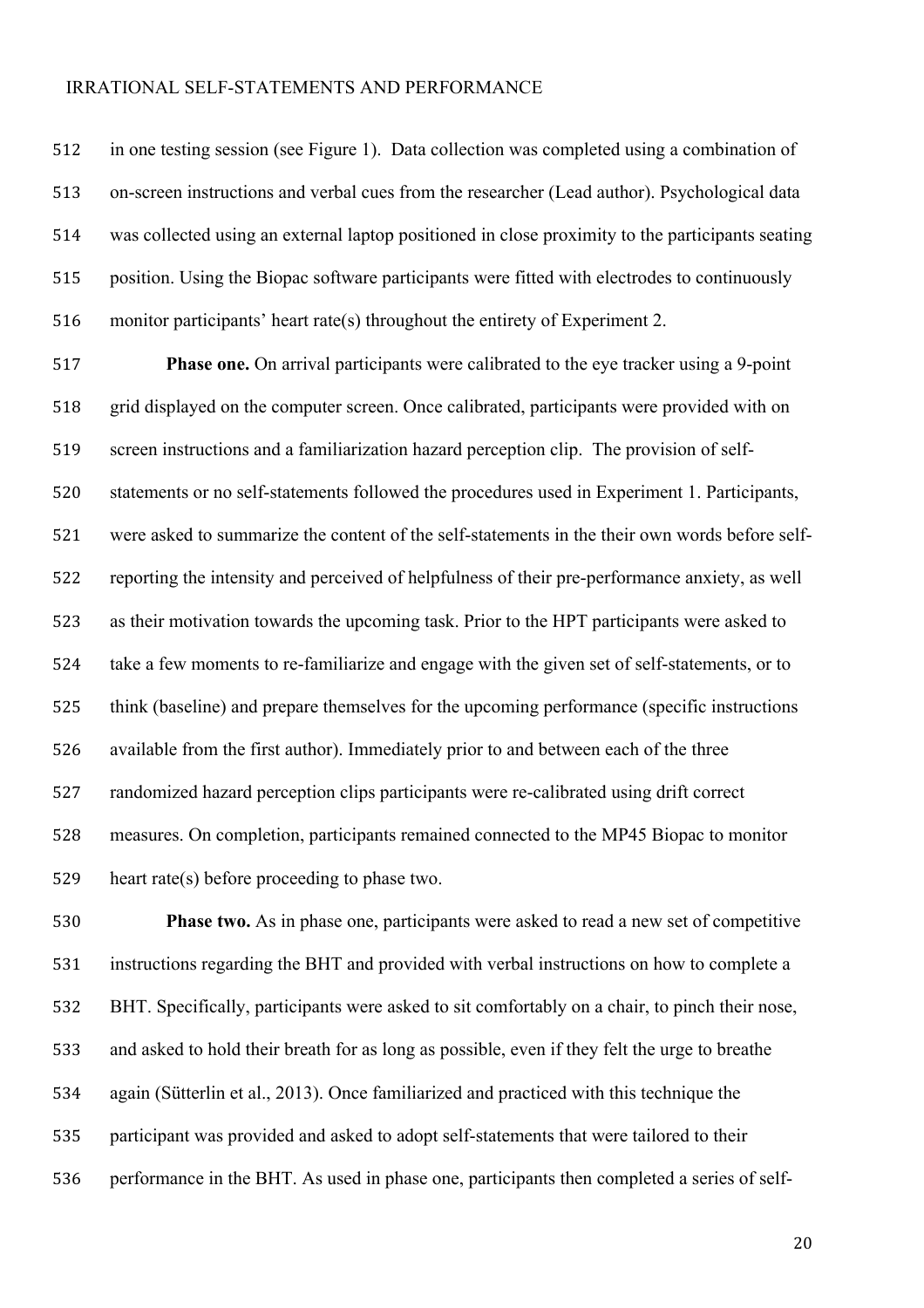| 537 | report measures before taking a moment to re-familiarize and engage with the self-statements          |
|-----|-------------------------------------------------------------------------------------------------------|
| 538 | and prepare for the BHT. At the end, participants were asked to complete measures of                  |
| 539 | perceived mental effort and compliance with the BHT. Additionally, in reference to both the           |
| 540 | hazard perception and breath-holding task participants self-reported their perceptions of the         |
| 541 | self-statements.                                                                                      |
| 542 | <b>Data Analysis</b>                                                                                  |
| 543 | The statistical analysis procedures followed those use in Experiment 1fgreen                          |
| 544 | <b>Results</b>                                                                                        |
| 545 | <b>Preliminary Analyses</b>                                                                           |
| 546 | Manipulations check. All 35 participants indicated successful understanding of the                    |
| 547 | self-statements. In reference to both hazard perception and breath-holding tasks, statistical         |
| 548 | analysis revealed regardless of the condition participants were equally engaged with the self-        |
| 549 | statements ( $M = 4.37$ , $SD = 1.64$ ), $t(69) = 22.26$ , $p < .001$ . Analysis also indicated       |
| 550 | engagement with the self-statements did not differ between irrational and rational self-              |
| 551 | statement conditions after controlling for trait irrational beliefs, $F(1, 33) = 2.84$ , $p = .10$ .  |
| 552 | Task engagement. As in Experiment 1, statistical analysis was conducted to test                       |
| 553 | participant's motivation towards both hazard perception and breath-holding tasks using a              |
| 554 | single self-report item. Analysis of self-report data revealed regardless of the condition            |
| 555 | participants were engaged with both the HPT ( $M = 5.23$ , $SD = .97$ ), $t(104) = 55.05$ , p < .001  |
| 556 | and BHT ( $M = 5.07$ , $SD = 1.32$ ), $t(104) = 39.41$ , $p < .001$ . Furthermore, analysis indicated |
| 557 | engagement with the self-statements did not differentiate between baseline, irrational, and           |
| 558 | rational self-statement conditions in both HPT, $F(2, 33) = .22$ , $p = .81$ and BHT, $F(2, 33) =$    |
| 559 | .415, $p = 0.66$ . Statistical analysis also revealed regardless of the condition participants were   |
| 560 | engaged with the HPT, as indicated by mean increases in heart rate scores ( $M = 2.67$ , SD =         |
| 561 | 4.91), $t(104) = 5.58$ , $p < .001$ . In addition, participants did not differentiate in heart rate   |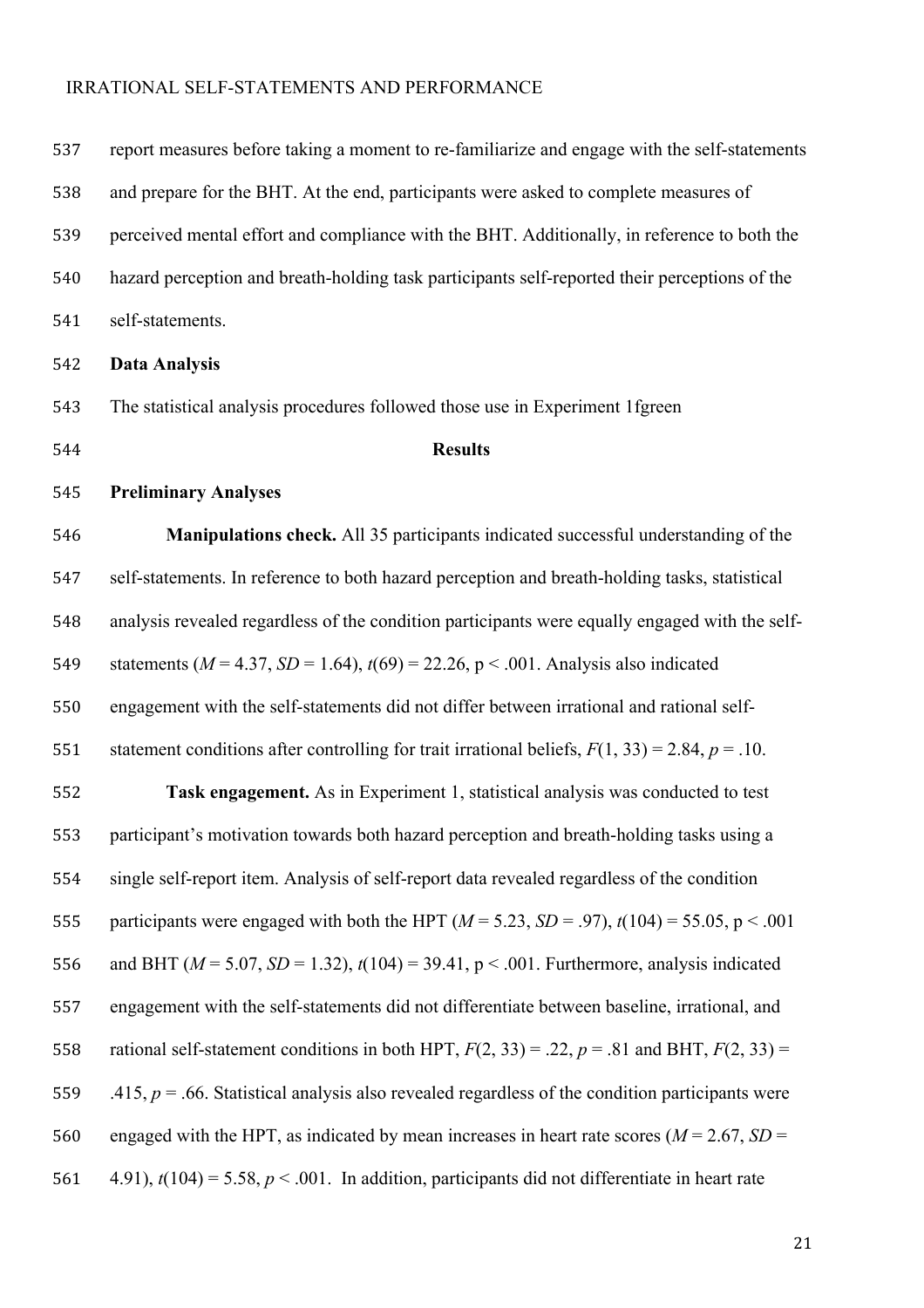| 562 | increases between baseline ( $M = 3.06$ , SD = 5.69), irrational ( $M = 2.35$ , SD = 4.39), and             |
|-----|-------------------------------------------------------------------------------------------------------------|
| 563 | rational self-statement conditions ( $M = 2.61$ , $SD = 4.68$ ), $F(2, 33) = .20$ , $p = .82$ . Statistical |
| 564 | analysis showed regardless of the condition participants reported compliance with the BHT,                  |
| 565 | as indicated by three items on a BHT compliance measure ( $M = 6.28$ , $SD = 1.46$ ), t(104) =              |
| 566 | 44.08, $p < .001$ . Furthermore, analysis indicated participants did not differ in BHT                      |
| 567 | compliance between baseline ( $M = 6.11$ , $SD = 1.56$ ), irrational ( $M = 6.35$ , $SD = 1.56$ ), and      |
| 568 | rational self-statement conditions ( $M = 6.39$ , $SD = 1.29$ ), $F(2, 33) = .86$ , p = .68.                |
| 569 | <b>Main Analyses</b>                                                                                        |
| 570 | The main analyses are presented in three sections. The effects of irrational and                            |
| 571 | rational self-statements on outcomes measures are reported in reference to the modified HPT                 |
| 572 | and BHT in the first two sections (see Table 1). The final section reports participant's                    |
| 573 | perceptions of helpfulness and believability of the self-statements between irrational and                  |
| 574 | rational conditions.                                                                                        |
| 575 | Hazard perception task.                                                                                     |
| 576 | Hazard perception performance. To test the effects of irrational and rational self-                         |
| 577 | statements on hazard perception performance a one-way analysis of covariance was                            |
| 578 | conducted. Statistical analysis reported no significant differences between irrational and                  |
| 579 | rational self-statement conditions after controlling for trait irrational beliefs and baseline              |
| 580 | scores, $F(1, 32) = .94$ , $p = .18$ , $\eta^2 = .06$ .                                                     |
| 581 | Visual gaze behavior. To examine the effects of irrational and rational self-statements                     |
| 582 | on participant's performance efficiency, after adjusting for baseline and trait irrational beliefs          |
| 583 | two one-way analyses of covariance were conducted. Analysis revealed no significant main                    |
| 584 | effects between self-statement conditions in mean fixation duration during the presence of the              |
| 585 | major hazard, $F(1, 32) = .58$ , $p = .45$ , $\eta^2 = .02$ . Further statistical analysis also revealed no |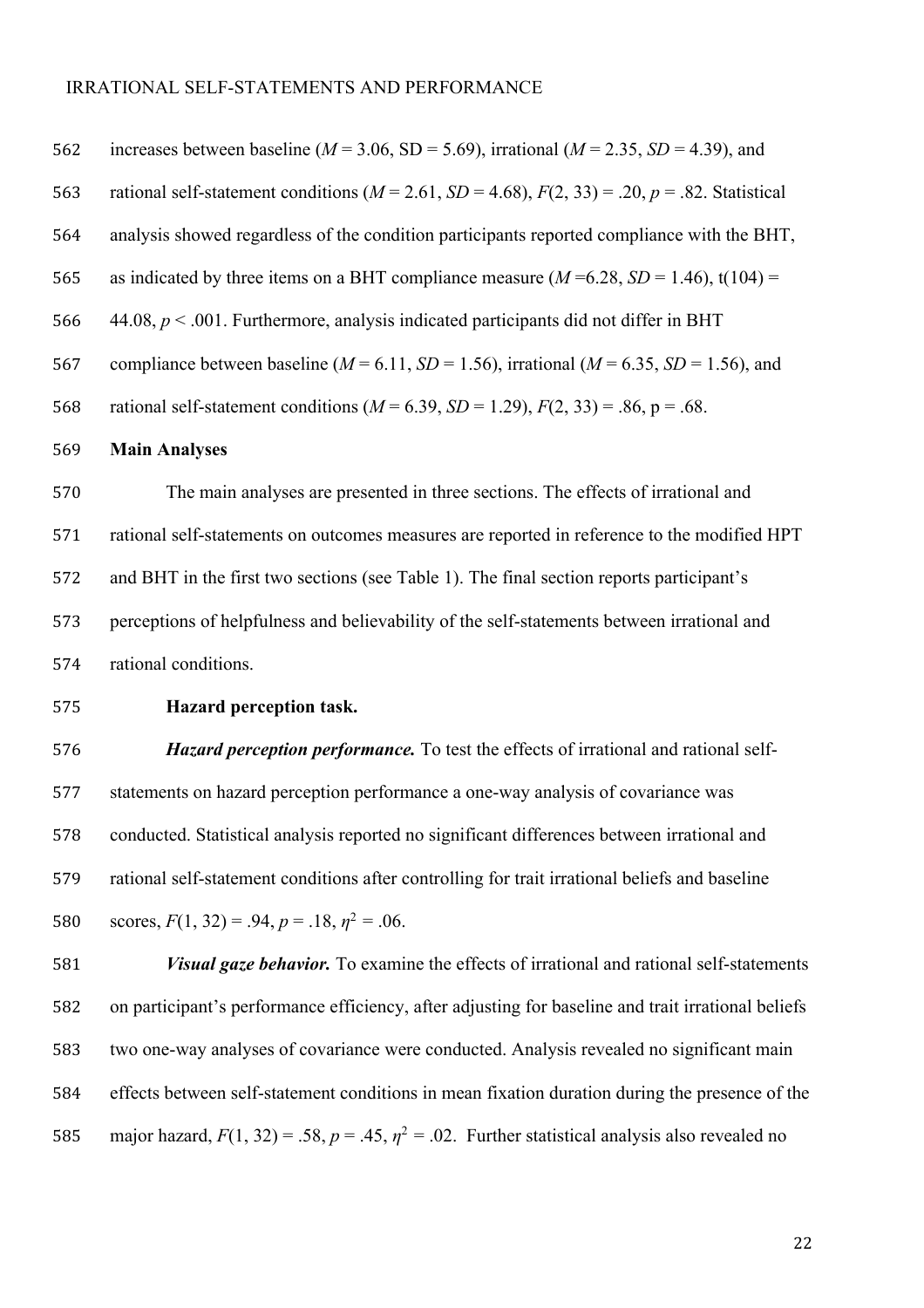586 significant differences in time taken to first fixation of the major hazard,  $F(1, 32) = .59$ ,  $p =$ 587  $.45, \eta^2 = .02$ .

 *Pre-performance anxiety.* Two one-way analyses of covariance were used to investigate differences in the intensity and the directional interpretation of pre-performance anxiety between irrational and rational self-statement conditions prior to the HPT. After controlling for trait irrational beliefs and baseline scores analysis revealed no significant 692 differences in intensity,  $F(1, 32) = .08$ ,  $p = .78$ , Wilks' Lambda =.99,  $\eta^2 = .00$ , the directional interpretation of pre-performance anxiety,  $F(1, 32) = .62$ ,  $p = .44$ , Wilks' Lambda =.98,  $\eta^2$  = .02.

 *Physiological arousal.* To examine the effects of irrational and rational self- statements on participant's physiological arousal a one-way analysis of covariance was conducted. No significant effects were found in heart rate between conditions after 598 controlling for trait irrational beliefs and baseline scores,  $F(1, 32) = 1.82$ ,  $p = .67$ ,  $p^2 = .01$ .

#### **Breath-holding task.**

 *Task persistence and perceived mental effort.* Two one-way analyses of covariance were used to examine differences in task persistence and perceived mental effort between irrational and rational self-statement conditions during a BHT. After controlling for trait irrational beliefs and baseline scores analysis revealed no significant differences in task 604 persistence  $F(1, 32) = 1.63$ ,  $p = .21$ , Wilks' Lambda =.95,  $\eta^2 = .05$ , and perceived mental 605 effort  $F(1, 32) = 3,81, p = .06$ , Wilks' Lambda = .89,  $n^2 = .11$ ,

 *Pre-performance anxiety.* Two one-way analyses of covariance were used to investigate differences in the intensity and the directional interpretation of their pre- performance anxiety between irrational and rational self-statement conditions prior to the BHT. After adjusting for trait irrational beliefs and baseline scores analysis revealed no 610 significant differences in intensity,  $F(1, 32) = .31$ ,  $p = .58$ , Wilks' Lambda = .99,  $\eta^2 = .01$ , the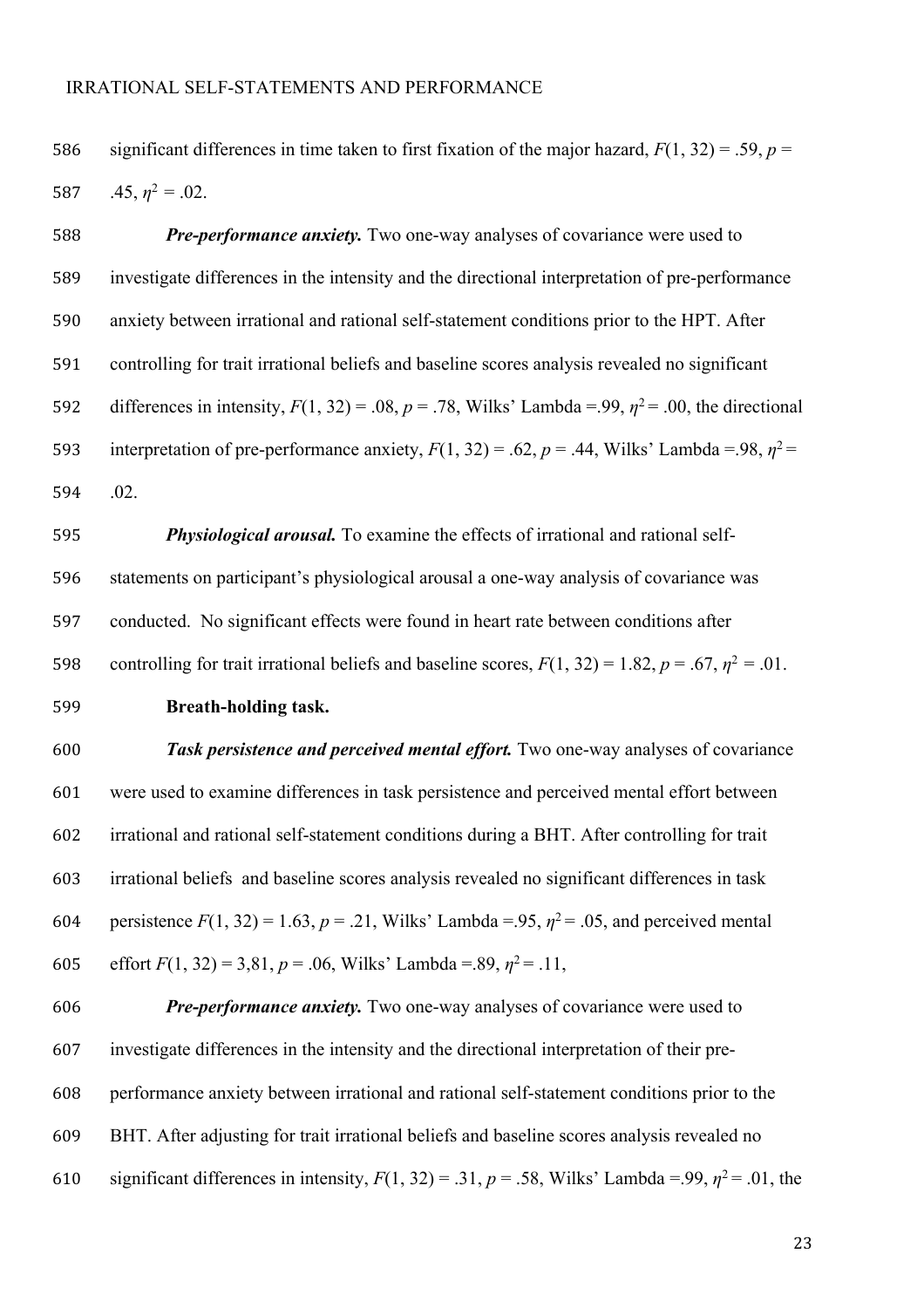directional interpretation of pre-performance anxiety, *F*(1, 32) = .56, *p* = .46, Wilks' Lambda 612 = .98,  $n^2$  = .02.

 *Physiological arousal.* To examine the effects of irrational and rational self- statements on changes in physiological arousal, as measured by changes in heart rate a one- way analysis of co-variance was conducted. After controlling for total irrational belief scores and baseline scores, analysis revealed no main effects between irrational and rational self-617 statement conditions,  $F(1, 32) = 1.67$ ,  $p = .21$ ,  $p^2 = .05$ .

 **Self-statement perception.** Statistical analysis was conducted to examine participants perceived helpfulness of the self-statements between irrational and rational conditions for both the hazard perception and breath-holding task. After controlling for total irrational belief scores, a one way analysis of co-variance reported no significant effect in perceived 622 helpfulness for both HPT,  $F(1, 33) = 2.41$ ,  $p = .13$ ,  $p^2 = .07$ , and the BHT,  $F(1, 33) = 1.86$ , *p*  $=$  -18,  $\eta^2 = 0.05$ . The results indicate irrespective of the condition participants reported no difference in perceived helpfulness between the rational self-statements (RSS) and irrational 625 self-statements (ISS) for both the HPT (RSS -  $M = 4.83$ ,  $SD = 1.40$ ; ISS -  $M = 3.46$ ,  $SD =$ 626 1.82) and BHT (RSS -  $M = 4.86$ ,  $SD = 1.48$ ; ISS -  $M = 3.77$ ,  $SD = 1.94$ ). In reference to both hazard perception and BHT a one-way analysis of covariance reported significant differences 628 in the believability of self-statements between irrational  $(M = 3.74, SD = 1.82)$  and rational 629 self-statements ( $M = 5.17$ ,  $SD = 1.48$ ) after controlling for trait irrational beliefs,  $F(1, 33) =$ 630  $1.66, p = .21, \eta^2 = .05.$ 

#### **Discussion**

 Experiment 2 sought to extend the findings from Experiment 1 by assessing the effects of irrational and rational self-statements on objective measures of performance and performance efficiency during a competitive hazard perception task; as well task persistence during a breath-holding task. As in Experiment 1, data indicate no differences in competitive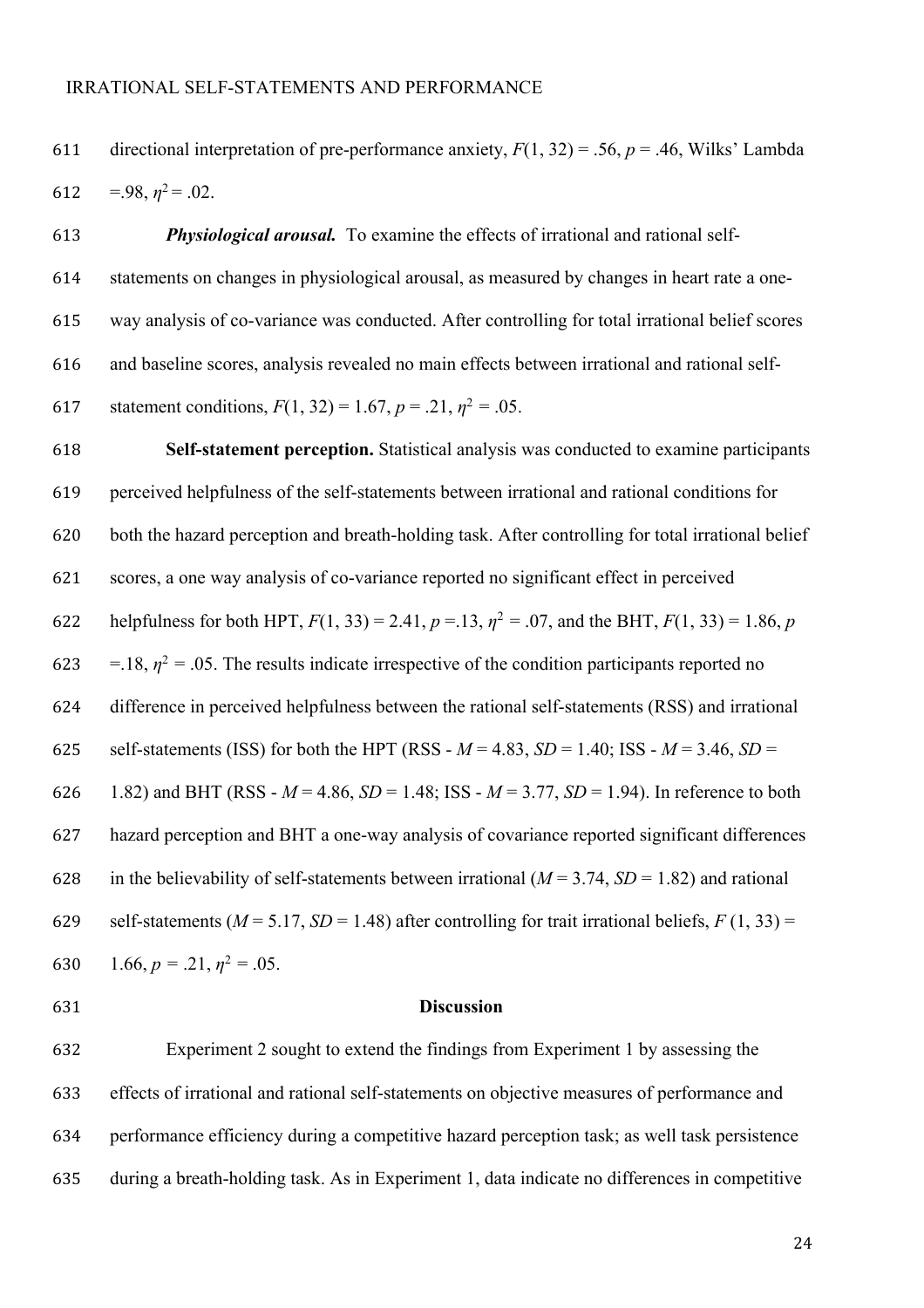performance, performance efficiency, task persistence, mental effort, and pre-performance anxiety (self-reported and heart rate) between irrational and rational self-statement conditions. REBT theory indicates the endorsement of rational beliefs is unhelpful, whereas irrational beliefs hinder performance (Dryden & Branch, 2008). In Experiment 2 both fixation duration to detected hazard and time taken to fixate on the major hazard were assessed as objective and sensitive indicators of performance efficiency predictive of hazard perception performance (G. Wood et al., 2016). The present findings indicate no differences in performance effectiveness and efficiency between irrational and rational self-statement groups and accordingly support the results of Experiment 1, whilst contrasting with data from previous studies (e.g., Bonadies & Bass, 1984; Kombos et al., 1989; Schill et al. 1978). To further understand the effects of beliefs Turner and Barker (2014) suggested when encountering adversity (i.e., sporting competition) irrational beliefs may harbour motivational qualities. However, in-line with previous research (e.g., Rosin & Nelson, 1983) both task persistence and perceived mental effort were not differentiated by either an irrational and rational approach towards a competitive task. In contrast to previous studies the findings suggest irrational beliefs did not enhance self-reported pre-performance anxiety (e.g., Rosin & Nelson, 1983) or lead to higher levels of physiological arousal (e.g., Master & Gershman, 1983) when approaching the competitive hazard perception or breath-holding task. Furthermore, an irrational or rational approach did not determine differences in the perceived helpfulness of the pre-performance anxiety. Notably however, significant differences were recorded in the believability between the self-statement groups with participants reporting irrational self-statements to be less believable compared to rational alternatives. **General Discussion**

 The investigation into understanding human beliefs offers important implications for research and practice aiming to enhance human functioning across various performance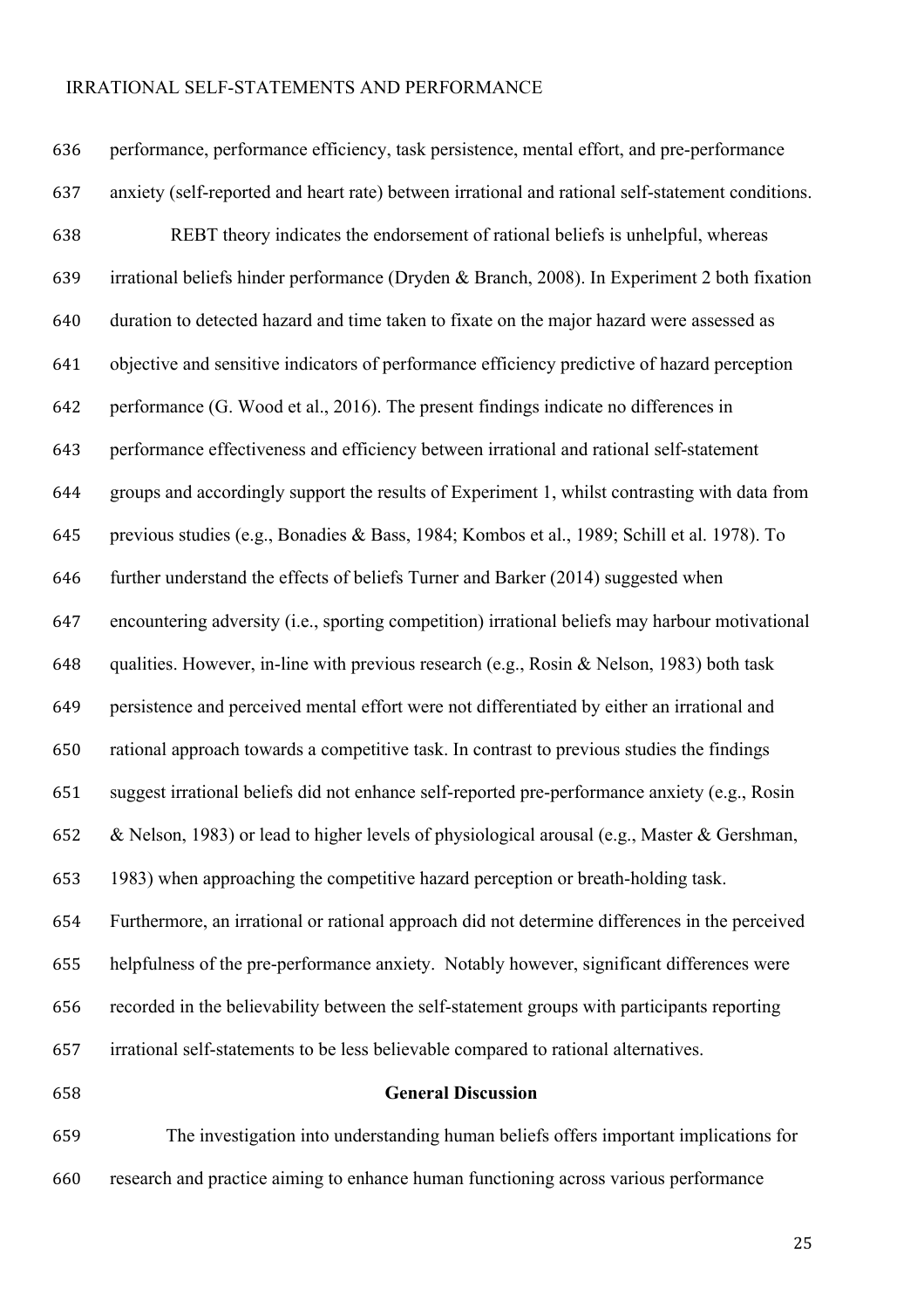contexts. In the present study we aimed to examine the effects of irrational and rational self- statements on acute performance, as well as important psychological outcomes previously associated with performance. Collectively, the findings disconfirmed the study hypotheses, challenging previous research that indicated irrational self-statements were associated with reduced task performance (e.g., Bonadies & Bass, 1984; Schill et al., 1978). In addition, the results challenge predictions of REBT theory that irrational beliefs hinder, whereas rational beliefs are helpful towards performance. There exists a plethora of research supporting the detrimental effects of irrational beliefs on psychological health (David et al., 2005; Visla et al., 2016) that have also been supported in the context of elite sport (e.g., emotional and physical exhaustion; Turner & Moore, 2015). Nonetheless, the results indicate that participants did not differ in their behavioral performance (i.e., golf-putting performance) and performance efficiency (i.e., eye gaze data) when adopting an irrational and rational approach towards a real-life competitive task. To explain, REBT theory merely posits irrational beliefs to be associated with maladaptive behaviors common in clinical settings (e.g., increased anger, self-harming, procrastination; Dryden & Branch, 2008). Further, previous research examining the effects of irrational self-statements on behavior is scant and fraught with methodological shortcomings and the precise short-term effects of irrational beliefs remained equivocal. Ultimately, evidence supporting the adverse effects of irrational beliefs on performance is meagre, thus, the notion that for some irrational beliefs may enhance performance is one that should be seriously considered. Contrary to previous research (e.g., Rosin & Nelson, 1983) no differences were reported in pre-performance anxiety, perceived helpfulness of pre-performance anxiety, and

accordingly no differences were reported in concentration disruption. Acknowledging the

limitations of self-report measures (Williams & Krane, 1992), and in line with previous

research (e.g., Harris, Davies, & Dryden, 2006) objective measures of physiological arousal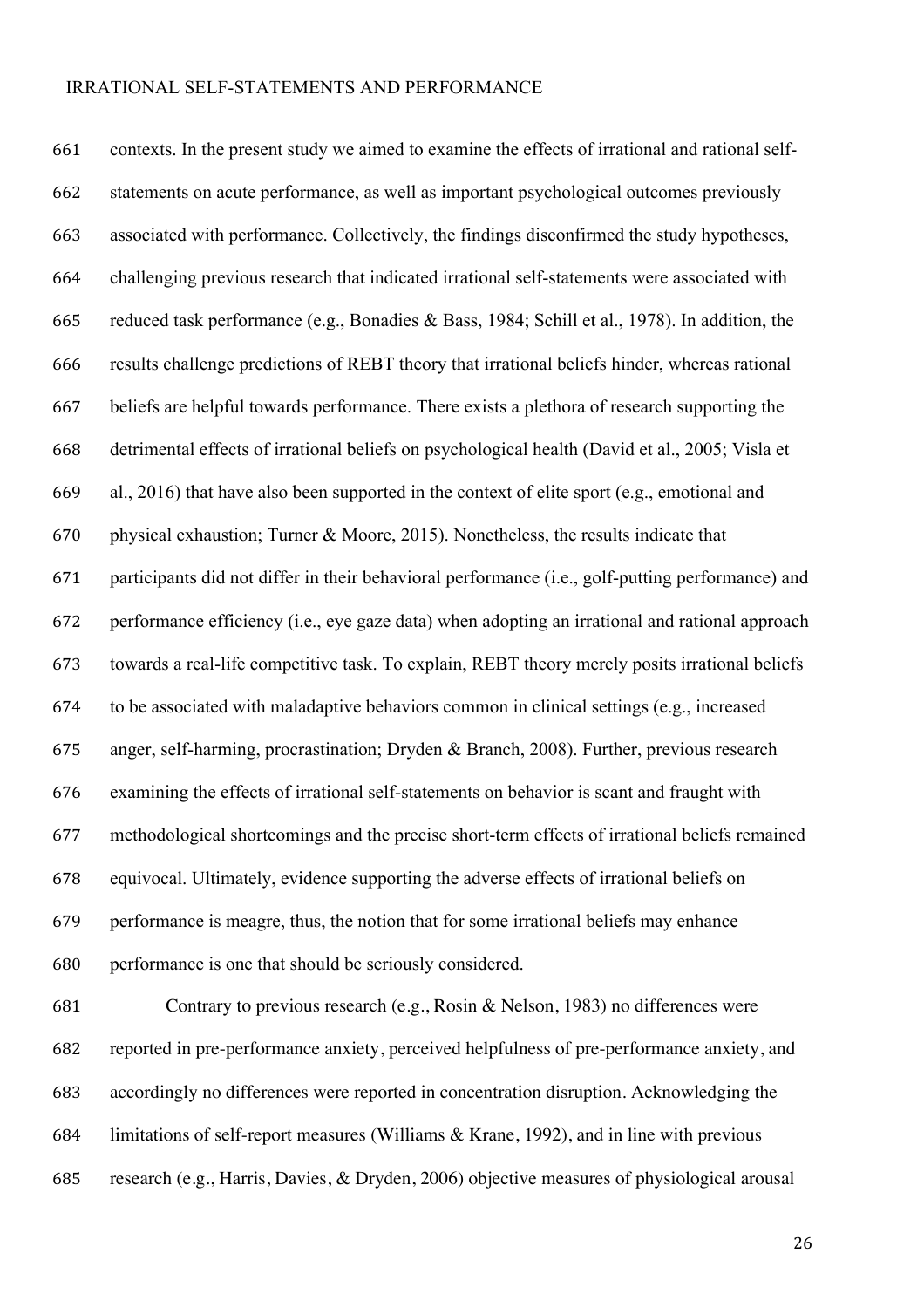were used in the present study. Whilst increases in heart rate suggested participants were engaged with the competitive task, results suggest participants did not differ in physiological arousal when adopting irrational and rational self-statement conditions.

 Researchers proposed irrational beliefs may harbour motivational qualities (Turner & Barker, 2014), subsequently encouraging perseverance in the face of hedonic costs in an attempt to realize long-term ambitions, certainly an important component of adaptive functioning (Williams & DeSteno, 2008). However, in-line with previous research (e.g., Rosin & Nelson, 1983) the results indicated no differences in task persistence or perceived mental effort between a rational and irrational approach to a competitive performance. Offering a nuanced view researchers have proposed irrational and rational beliefs may differ in the quality of motivation rather than the intensity. The core irrational belief of demandingness (e.g., should, must) has been compared to introjected regulation where actions are self-imposed in an attempt to avoid shame, guilt, and ego enhancement underpinned by the sense they "should" take part. Introjected regulation has been associated with expending greater effort, yet it is also related to higher anxiety, and reduced ability to cope with failure (Turner, 2016). The effects of irrational and/or rational beliefs on motivational quality may offer further insight into the precise effects on performance and warrants further investigation.

 Based on the findings we suggest for some irrational beliefs may be helpful towards performance. Nevertheless, considering the prevalence of mental health disorders in performance contexts such as elite sport (Hughes & Leavey, 2012) ethically practitioners would not encourage the adoption of irrational beliefs in the pursuit of performance excellence. In addition, no evidence exists to suggest irrational beliefs offer advantages above that of rational beliefs. Ultimately, we put forth a less polarized view as to the effects of irrational and rational beliefs on performance, acknowledging that for some thinking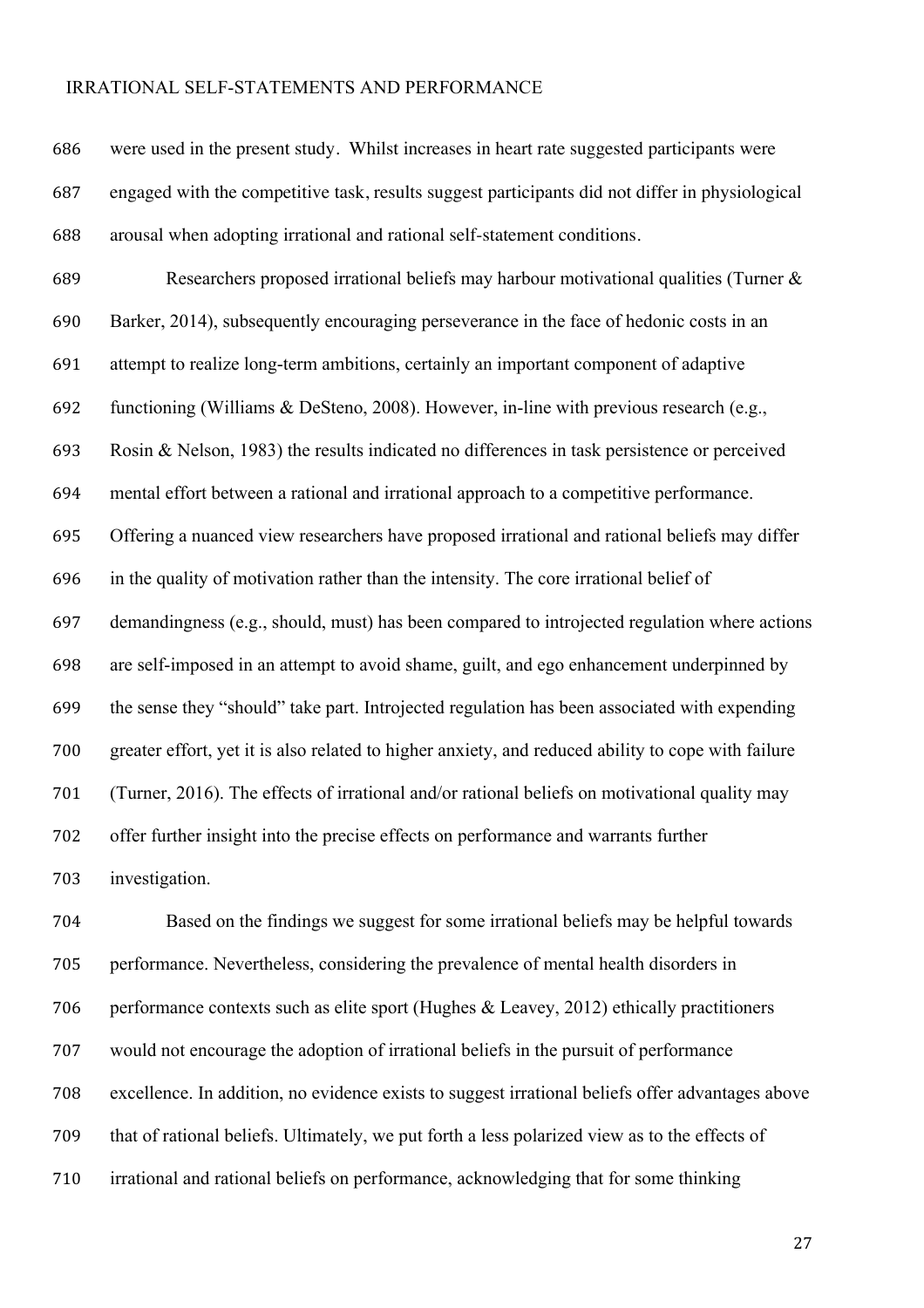irrationally may be advantageous in the pursuit of short-term goals, yet detrimental for ones' psychological health in the long-term. REBT theory itself may offer an explanation into the paradoxical effects of irrational beliefs on psychological well-being and performance. Specifically, although rational beliefs are categorized as empirically true, logical, and pragmatic (i.e., helpful; Digiuseppe et al., 2013) REBT theorists have ignored the proposition that irrational beliefs can deny all logic and empirical arguments yet serve a helpful role towards goal achievement (Wilson, 2010). Furthermore, the view that irrational beliefs are wholly detrimental is challenged by the notion that human's beliefs have developed with evolutionary design in response to their environment (Pelusi, 2003). Thus, serving adaptive functions for our ancestors, where the extreme, dogmatic, and drastic responses would have ensured favourable outcomes were met. Most recently, Turner (2016) has put forth the notion of 'double-thinking' that denotes irrational and rational beliefs can exist simultaneously in a transient and stable form. Originally proposed by George Orwell (Orwell, 1949), double thinking is based on the premise that humans are able to hold two contradictory beliefs in one's mind simultaneously whilst accepting both of them. Thus an athlete maybe able to forget any fact or belief that has become inconvenient and to then only draw it back only when it is needed. For example, an endurance runner may harbour rational beliefs about adversity that ensure psychological health, yet during the final sections of a race irrational self-talk (e.g., "I must finish, otherwise it would be terrible") may facilitate goal achievement.

#### **Limitations and Future Directions**

 It is important to understand the results in terms of its limitations, that if addressed could strengthen the study findings. In this study we examined the effects of irrational and rational self-statements rather than core beliefs. Further, while both self-report and objective measures of heart rate were used to confirm participant's engagement with the study manipulations the content of self-statements were not tailored to irrational and rational beliefs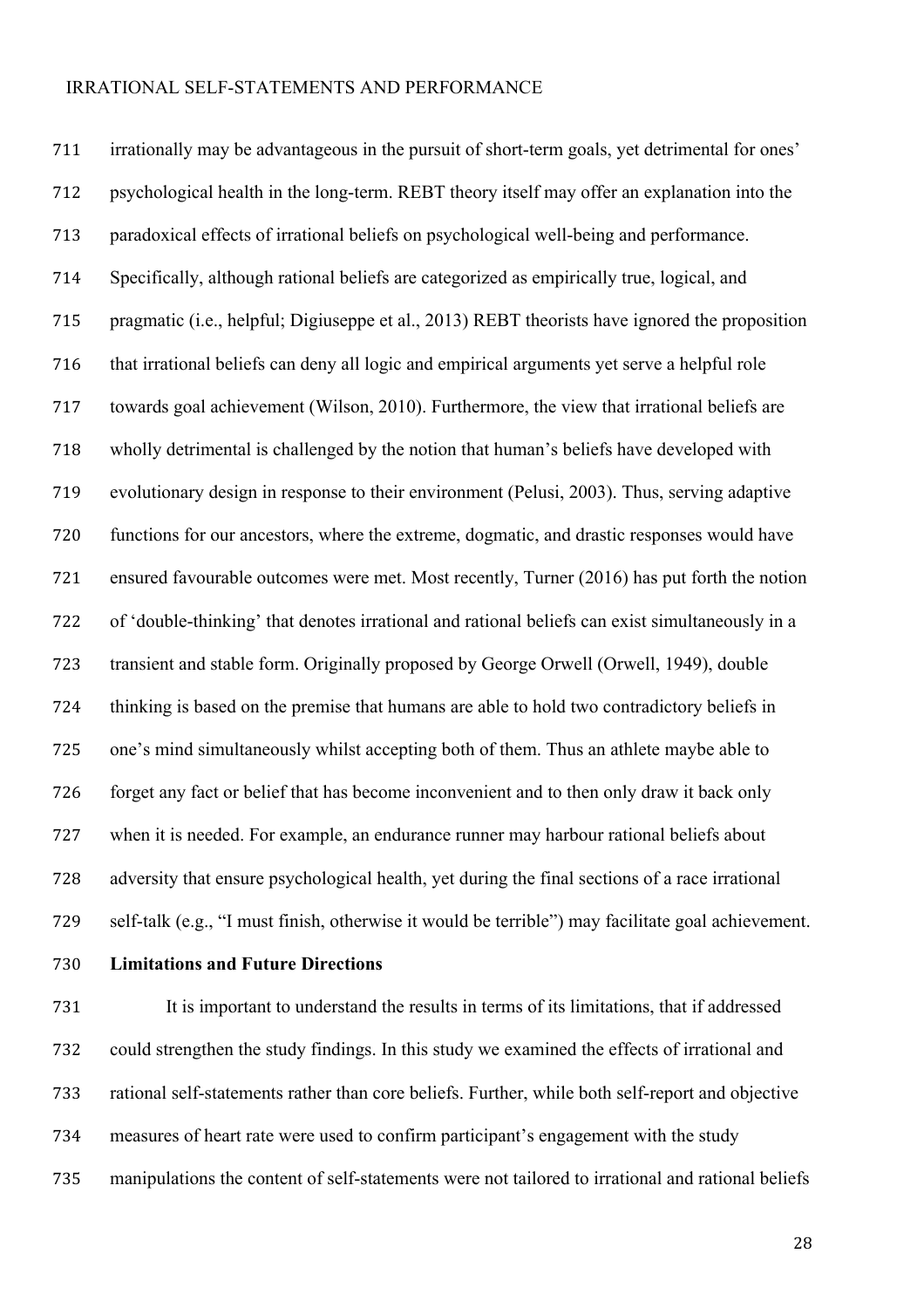pertinent to the participants. To offer a more sensitive and accurate examination future researchers may wish to tailor core beliefs relevant to the participant, as well favour the use of objective measures (i.e., pupil dilation as a measure of mental effort; G.Wood et al., 2016). The SGABS provided a reliable and validated measure of total general irrational belief scores. However, future researchers would be prudent to adopt a newly validated measure of irrational beliefs tailored for performance contexts, named the irrational Performance Beliefs Inventory (iPBI; Turner et al., 2016) to provide an accurate measure of performance specific beliefs. Rational beliefs and irrational beliefs are proposed to be dichotomous constructs, whereby low levels in one does not necessarily indicate high levels in the other (Bernard, 1998). Thus, future researchers may wish to explore the interplay between irrational and rational beliefs, and the subsequent effects on performance. Research within REBT proposes a unitary model of emotion that are quantitatively distinct (i.e., high vs. low anxiety) and a binary model of emotion that are qualitatively distinct (i.e., anxiety vs. concern; Hyland & Boduszek, 2012). To this end, future researchers are recommended to establish a validated and reliable measure of emotion sensitive to measuring both the functionality and intensity. Finally, the precise mechanisms by which irrational and rational beliefs effect performance appear to be more complicated than previously hypothesised, therefore future researchers may wish to explore role of important psychological factors (e.g., self-efficacy) that may mediate the association between beliefs and performance.

**Conclusion**

 The findings in the present study contrast with previous research indicating that the adoption of irrational self-statements did not lead to adverse effects on performance, performance efficiency, persistence, and psychological outcomes above that of rational self- statements. To this end,3 we suggest irrational beliefs may have both positive and negative effects on performance, highlighting distinctions in both factual and practical rationality that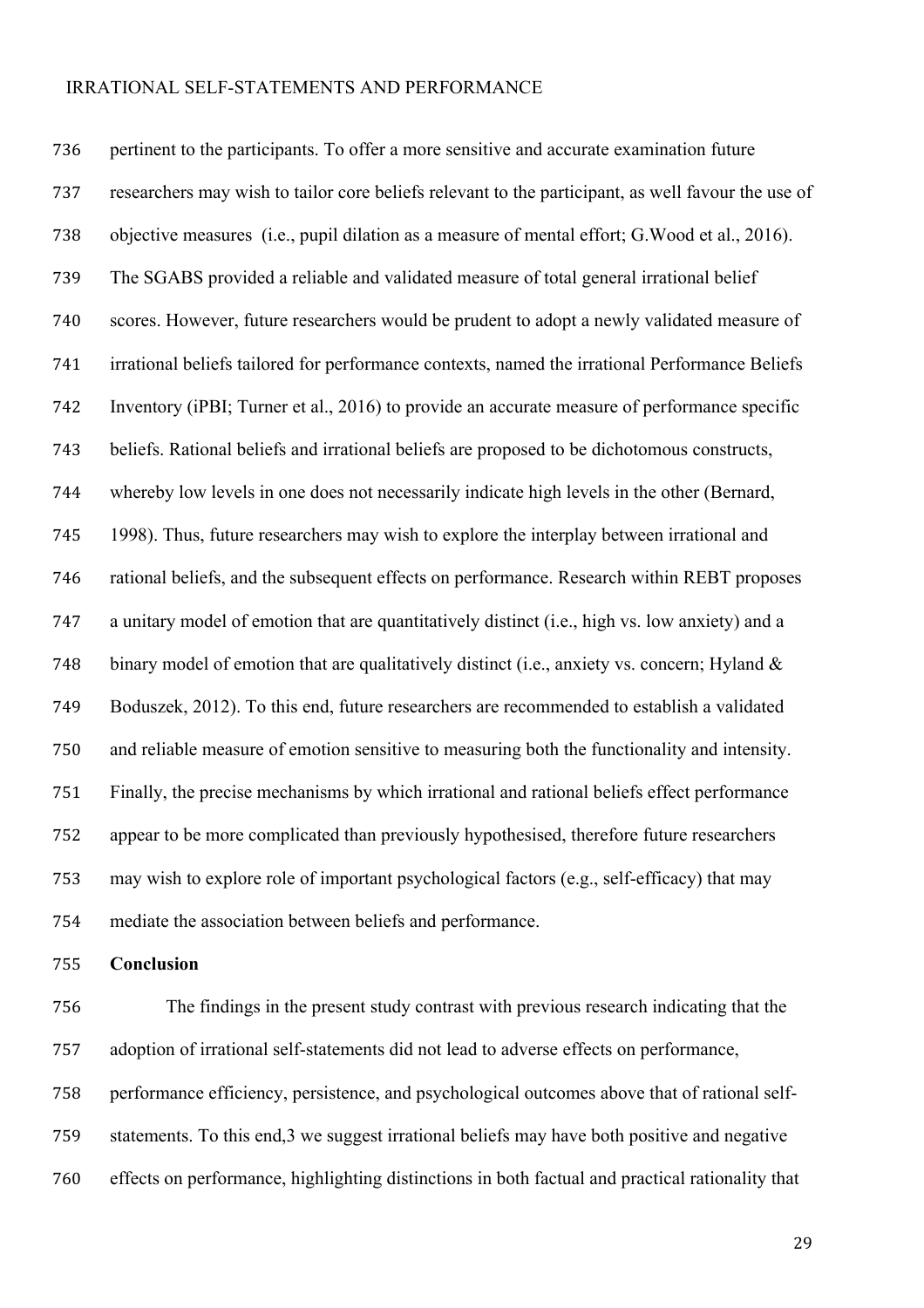| 761 | have been overlooked within the extant literature. The detrimental effects of irrational beliefs |
|-----|--------------------------------------------------------------------------------------------------|
| 762 | for psychological health are established, accordingly understanding the precise effects and      |
| 763 | mechanisms by irrational and rational beliefs effects ones ability to perform has valuable       |
| 764 | implications for practitioners utilising REBT within high performance contexts.                  |
| 765 |                                                                                                  |
| 766 |                                                                                                  |
| 767 |                                                                                                  |
| 768 |                                                                                                  |
| 769 |                                                                                                  |
| 770 |                                                                                                  |
| 771 |                                                                                                  |
| 772 |                                                                                                  |
| 773 |                                                                                                  |
| 774 |                                                                                                  |
| 775 |                                                                                                  |
| 776 |                                                                                                  |
| 777 |                                                                                                  |
| 778 |                                                                                                  |
| 779 |                                                                                                  |
| 780 |                                                                                                  |
| 781 |                                                                                                  |
| 782 |                                                                                                  |
| 783 |                                                                                                  |
| 784 |                                                                                                  |
| 785 |                                                                                                  |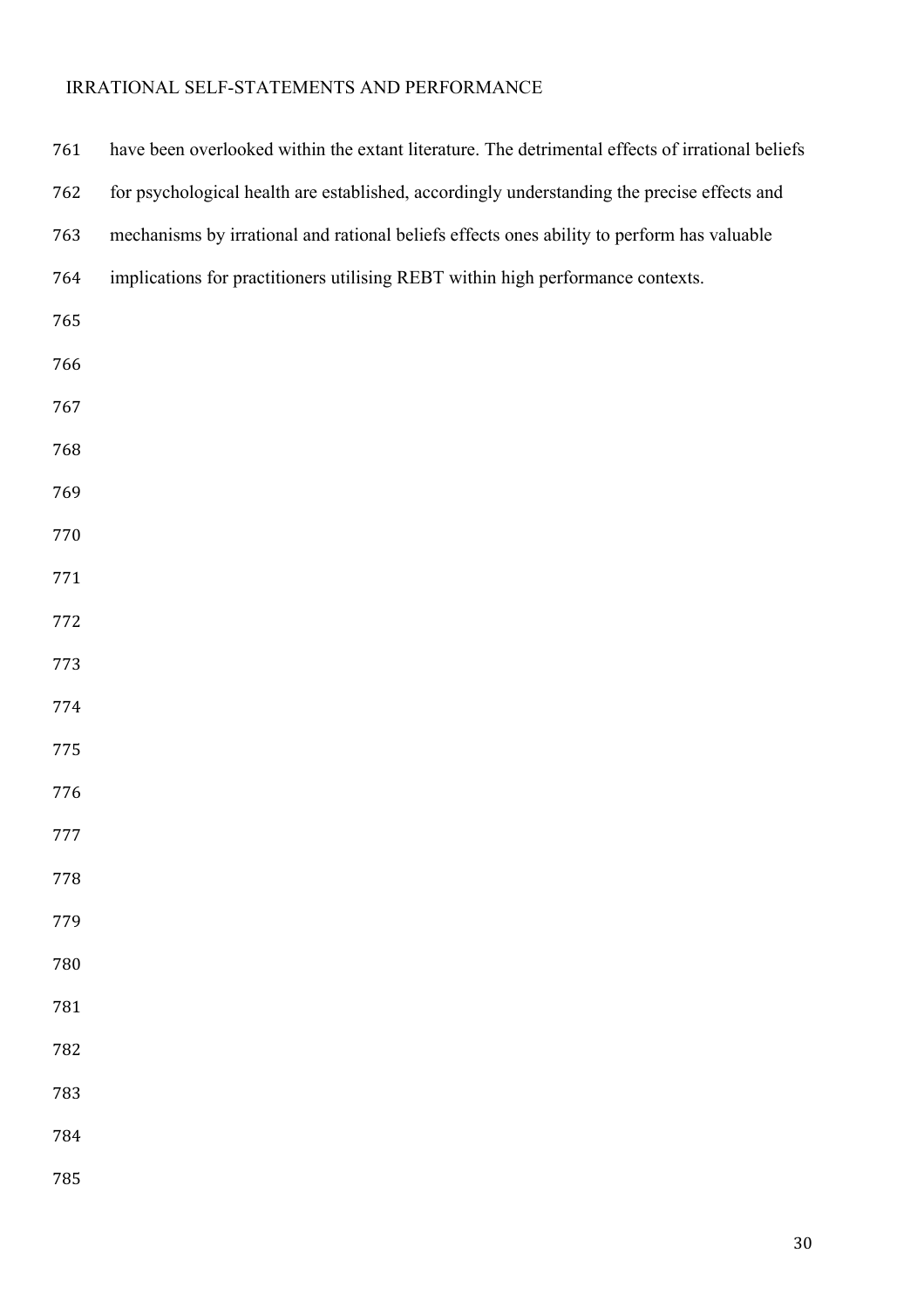| 786 | <b>References</b>                                                                             |
|-----|-----------------------------------------------------------------------------------------------|
| 787 | Barker, J.B., Jones, M.V., & Greenlees, I. (2010). Assessing the immediate and maintained     |
| 788 | effects of hypnosis on self-efficacy and soccer wall-volley performance. Journal of           |
| 789 | Sport and Exercise Psychology, 32, 243-252.                                                   |
| 790 | Bernard, M. E. (1998). Validation of the general attitude and beliefs scale. Journal of       |
| 791 | Rational-Emotive & Cognitive-Behavior Therapy, 16, 183-196.                                   |
| 792 | Bonadies, G. A., & Bass, B. A. (1984). Effects of self-verbalizations upon emotional arousal  |
| 793 | and performance: A test of rational-emotive theory. Perceptual and Motor Skills, 59,          |
| 794 | 939-948.                                                                                      |
| 795 | Cohen, J. (1988). Statistical power analysis for the behavioral sciences (2nd ed.). New York: |
| 796 | Academic Press.                                                                               |
| 797 | Criddle, W. D. (2007). Adapting REBT to the World of Business. Journal of Rational-           |
| 798 | Emotive & Cognitive-Behavior Therapy, 25, 87-106.                                             |
| 799 | Crundall, D., Chapman, P., Trawley, S., Collins, L., Van Loon, E., Andrews, B., &             |
| 800 | Underwood, G. (2012). Some hazards are more attractive than others: Drivers of                |
| 801 | varying experience respond differently to different types of hazard. Accident Analysis        |
| 802 | and Prevention, $45,600-609$ .                                                                |
| 803 | David, D., Freeman, A., & DiGiuseppe, R. (2010). Rational and irrational beliefs:             |
| 804 | Implications for mechanisms of change and practice in psychotherapy. In D. David, S.          |
| 805 | J. Lynn, & A. Ellis, Rational and irrational beliefs: Research, theory and clinical           |
| 806 | practice (pp. 195-217). New York: Oxford University Press.                                    |
| 807 | David, D., Szentagotai, A., Eva, K., & Macavei, B. (2005). A Synopsis of Rational-Emotive     |
| 808 | Behavior Therapy (REBT); Fundamental and Applied Research. Journal of Rational-               |
| 809 | Emotive & Cognitive-Behavior Therapy, 23, 175-221. doi:10.1007/s10942-005-0011-               |
| 810 | DiGiuseppe, R. A., Doyle, K. A., Dryden, W., & Backx, W. (2013). A Practitioner's Guide to    |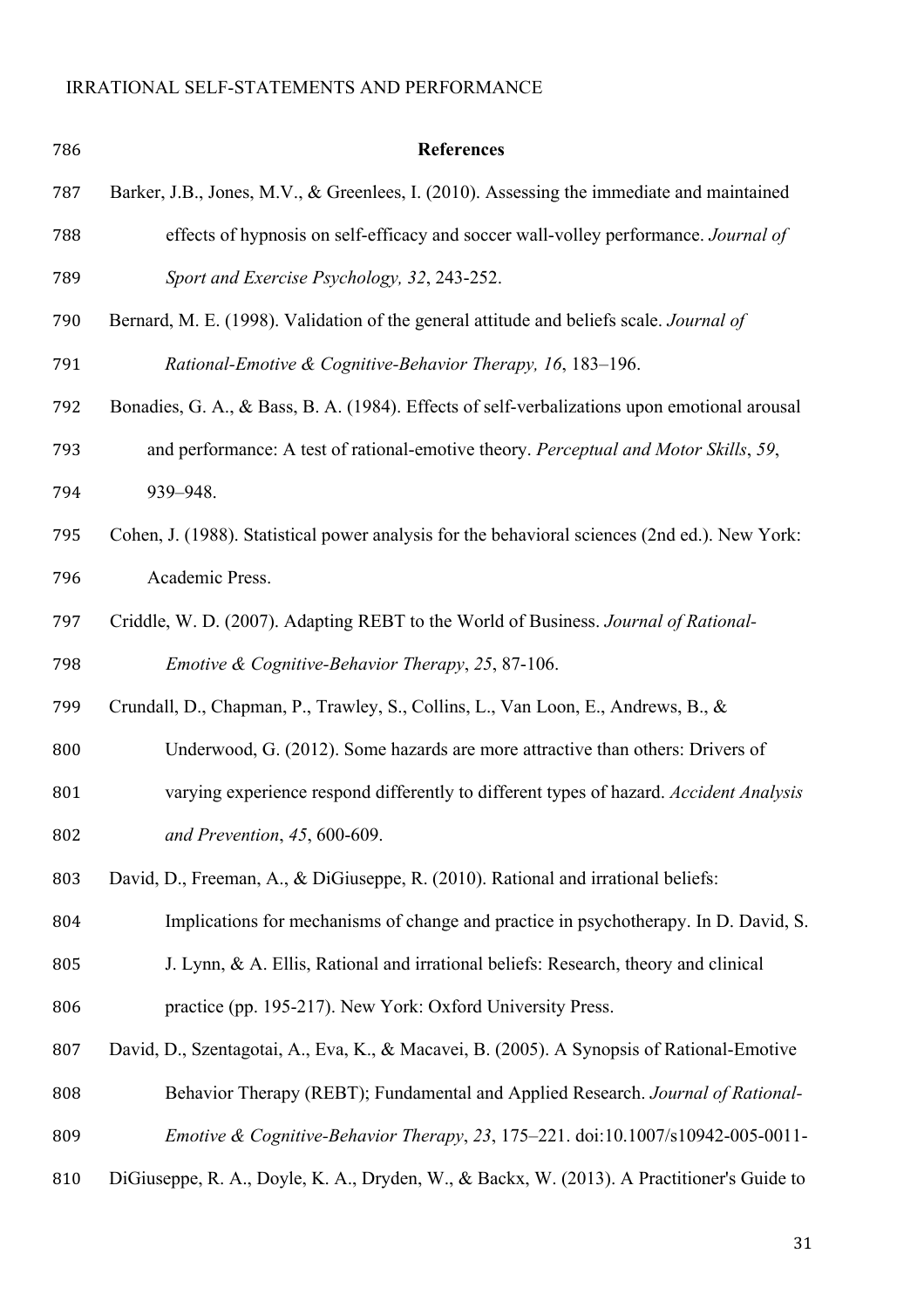| 811 | Rational-Emotive Behavior Therapy. Oxford University Press.                                     |
|-----|-------------------------------------------------------------------------------------------------|
| 812 | Dryden, W., & Branch, R. (2008). The fundamentals of rational-emotive behavior therapy.         |
| 813 | West Sussex: Wiley.                                                                             |
| 814 | Ellis, A. (1957). Rational psychotherapy and individual psychology. Journal of Individual       |
| 815 | Psychology, 13, 38-44.                                                                          |
| 816 | Ellis, A., & Dryden, W. (1997). The practice of rational emotive behavior therapy (2nd ed).     |
| 817 | New York: Springer.                                                                             |
| 818 | Engels, G. I., Garnefski, N., & Diekstra, R. F. (1993). Efficacy of rational-emotive therapy: a |
| 819 | quantitative analysis. Journal of Consulting and Clinical Psychology, 61, 1083–1090.            |
| 820 | Epictetus (1948). The Enchiridion.Indianapolis: Bobbs-Merrill. Gordon, R. M. 1987. The          |
| 821 | Structure of Emotions. Cambridge: Cambridge University Press.                                   |
| 822 | Eysenck, M. W., & Calvo, M. G. (1992). Anxiety and performance: The processing efficiency       |
| 823 | theory. Cognition and Emotion, 6, 409-434. doi: org/10.1080/02699939208409696                   |
| 824 | Foley, H. (2004). Counterbalancing. In Michael S. Lewis-Beck, A. Bryman, & Tim Futing           |
| 825 | Liao (Eds.), The SAGE Encyclopedia of Social Science Research Methods. (pp. 206-                |
| 826 | 207). Thousand Oaks, Sage Publications. : doi.org/10.4135/9781412950589.n180.                   |
| 827 | Garrison, T. M., & Williams, C. C. (2013). Impact of relevance and distraction on driving       |
| 828 | performance and visual attention in a simulated driving environment. Applied                    |
| 829 | Cognitive Psychology, 27, 396-405.                                                              |
| 830 | Glymour, M. M., Weuve, J., Berkman, L. F., Kawachi, I., & Robins, J. M. (2005). When is         |
| 831 | baseline adjustment useful in analyses of change? An example with education and                 |
| 832 | cognitive change. American Journal of Epidemiology, 162, 267-278.                               |
| 833 | doi: 10.1093/aje/kwi187                                                                         |
| 834 | Hajek, P., Belcher, M., & Stapleton, J. (1987). Breath-holding endurance as a predictor of      |
| 835 | success in smoking cessation. Addictive Behaviors, 12, 285–288.                                 |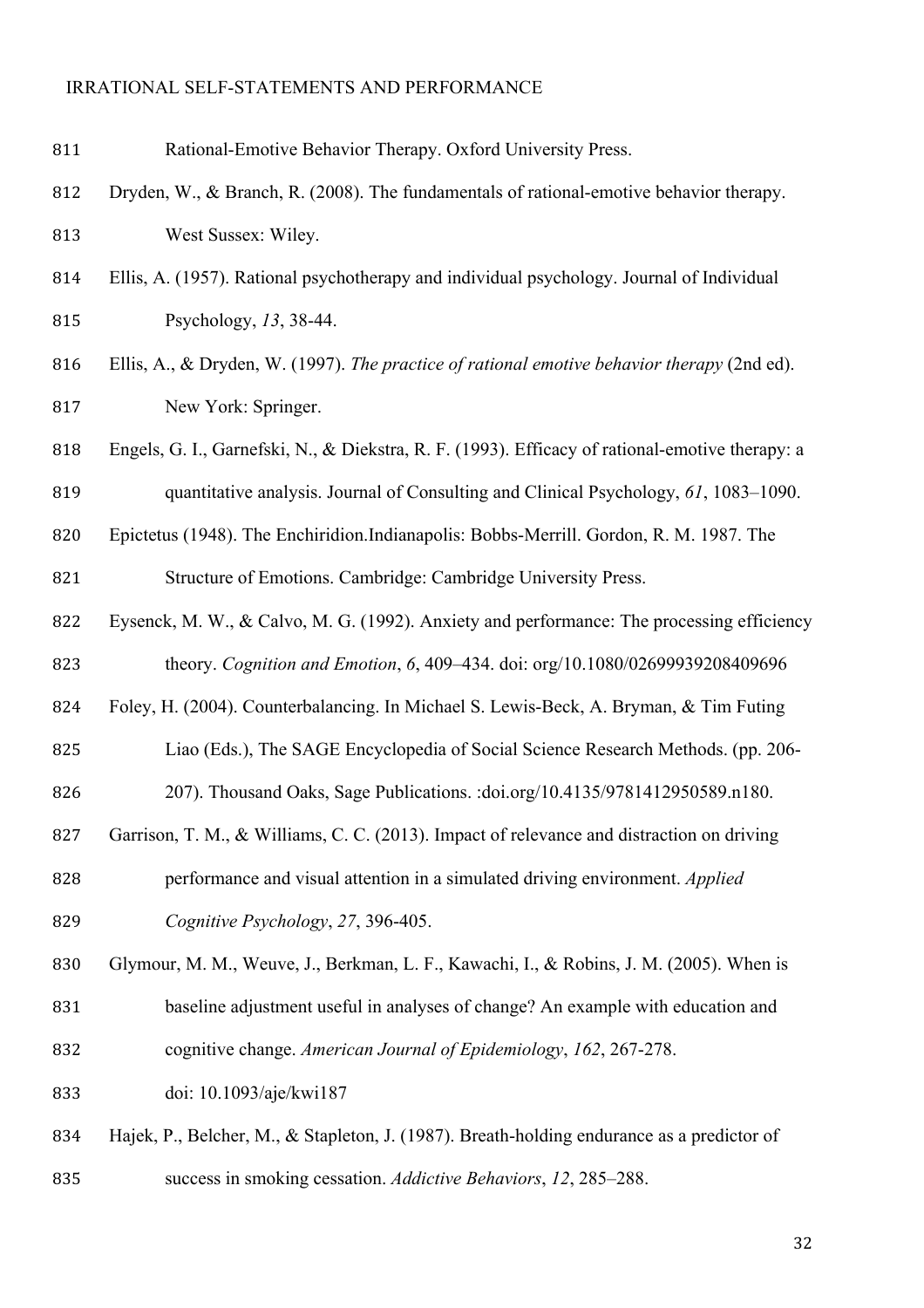| 836 | Hardy, J. (2006). Speaking clearly: A critical review of the self-talk literature. Psychology of |
|-----|--------------------------------------------------------------------------------------------------|
| 837 | Sport and Exercise, 7, 81-97. doi: 10.1016/j.psychsport.2005.04.002                              |
| 838 | Harris, S., Davies, M. F., & Dryden, W. (2006). An experimental test of a core REBT              |
| 839 | hypothesis: Evidence that irrational beliefs lead to physiological as well as                    |
| 840 | psychological arousal. Journal of Rational - Emotive and Cognitive - Behavior                    |
| 841 | Therapy, 24, 101-111. doi:10.1007/s10942-005-0019-5                                              |
| 842 | Hughes, L., & Leavey, G. (2012). Setting the bar: athletes and vulnerability to mental illness.  |
| 843 | The British Journal of Psychiatry: The Journal of Mental Science, 200, 95-96.                    |
| 844 | doi:10.1192/bjp.bp.111.095976                                                                    |
| 845 | Hyland, P., & Boduszek, D. (2012). A Unitary or Binary Model of Emotions: A Discussion           |
| 846 | on a Fundamental Difference between Cognitive Therapy and Rational Emotive                       |
| 847 | Behavior Therapy.                                                                                |
| 848 | Keselman, H. J., Algina, J., Lix, L. M., Wilcox, R. R., & Deering, K. N. (2008). A generally     |
| 849 | robust approach for testing hypotheses and setting confidence intervals for effect               |
| 850 | sizes. Psychological Methods, 13, 110 -129.                                                      |
| 851 | Kombos, N. A., Fournet, G. P., & Estes, R. E. (1989). Effects of Irrationality on a Trail        |
| 852 | Making Performance Task. Perceptual and Motor Skills, 68, 591–598.                               |
| 853 | Larner, C., Morris, T., & Marchant, D. (2007, September). The management of directional          |
| 854 | trait anxiety in competitive sports with rational-emotive behavior therapy. Paper                |
| 855 | Presented at the European Congress of Sport Psychology. Retrieved from                           |
| 856 | http://www.fepsac.com/index.php/congresses/congress 2007/m                                       |
| 857 | Lindner, H., Kirkby, R., Wertheim, E., & Birch, P. (1999). A Brief Assessment of Irrational      |
| 858 | Thinking: The Shortened General Attitude and Belief Scale. Cognitive Therapy and                 |
| 859 | Research, 23, 651–663.                                                                           |
| 860 | Master, S., & Gershman, L. (1983). Physiological responses to rational-emotive self-             |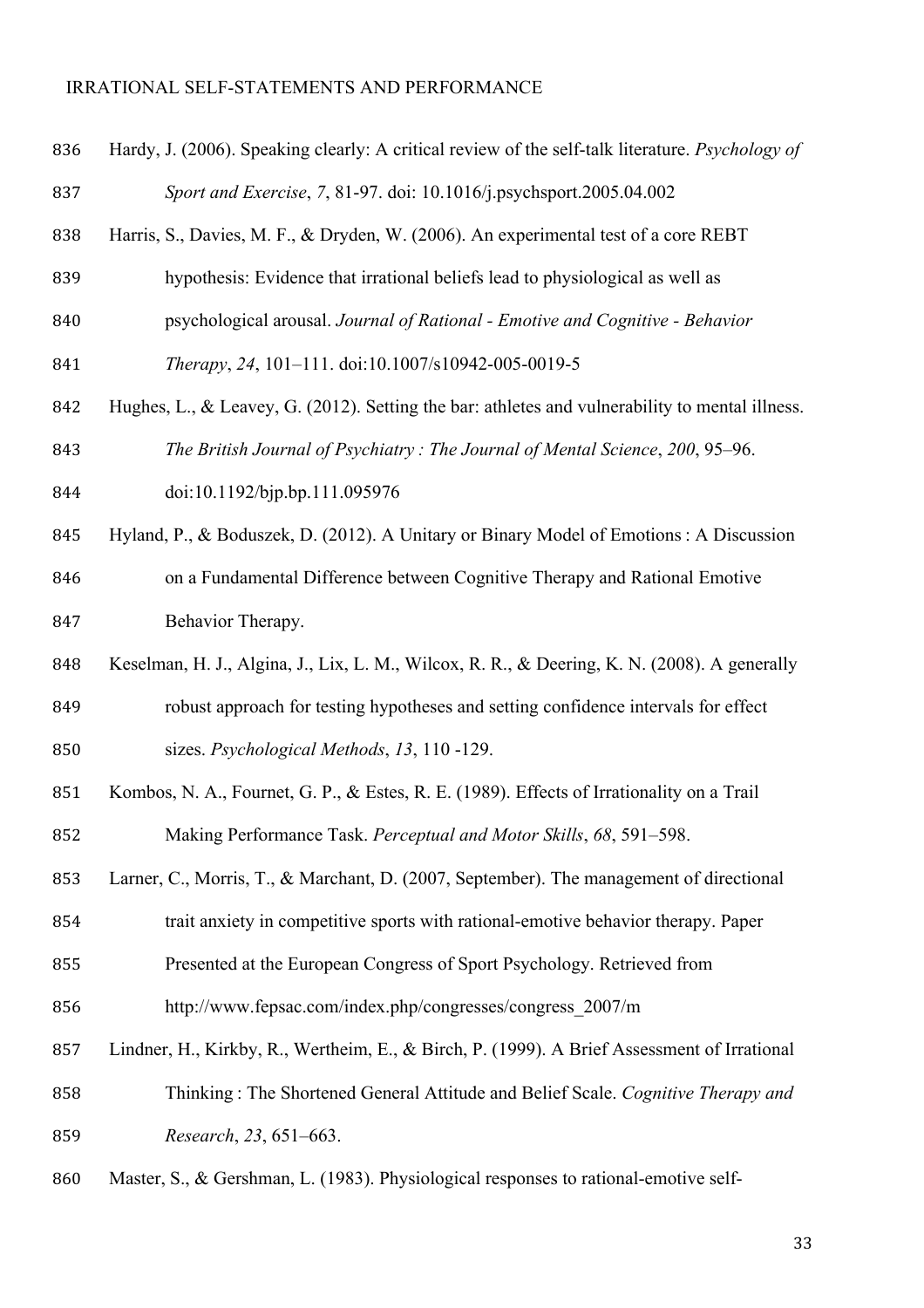- verbalizations. *Journal of Behavior Therapy and Experimental Psychiatry*, *14*, 289– 296.
- Mertler, C. A., & Vannatta, R. A. (2002). Advanced and multivariate statistical methods. *Los Angeles, CA: Pyrczak*.
- Orwell, G. (1949). Nineteen Eighty-Four. Martin Secker & Warburg Ltd, London.
- Pelusi, N. M. (2003). Evolutionary psychology and rational emotive behavior therapy. In
- Dryden W. (Ed.), Theoretical developments in REBT. London: Brunner/Routledge.
- Richardson, D. C., & Spivey, M. J. (2004). Eye tracking: Research areas and
- applications. *Encyclopedia of biomaterials and biomedical engineering*, 573-582.
- Rosin, L., & Nelson, W. M. (1983). The effects of rational and irrational self-verbalizations
- on performance efficiency and levels of anxiety. *Journal of Clinical Psychology*, *39*(2), 208–213. doi:10.1002/1097-4679
- Schill, T., Monroe, S., Evans, R., & Ramanaiah, N. (1978). The effects of self-verbalizations
- on performance: A test of the ra*tional-emotive position. Psychotherapy: Theory,*
- *Research, Practice, Training, 15*, 2–7.
- Smith, R. E., Smoll, F. L., Cumming, S. P., & Grossbard, J. R. (2006). Measurement of
- multidimensional sport performance anxiety in children and adults: The Sport Anxiety Scale-2. *Journal of Sport and Exercise Psychology*, *28*, 479-501.
- Spielberger, C. D., & Reheiser, E. C. (2009). Assessment of Emotions: Anxiety, Anger,
- Depression, and Curiosity. *Applied Psychology: Health and Well-Being*, *1*(3), 271–
- 881 302. doi:10.1111/j.1758-0854.2009.01017.x
- Sütterlin, S., Schroijen, M., Constantinou, E., Smets, E., Van den Bergh, O., & Van Diest, I.
- (2013). Breath holding duration as a measure of distress tolerance: examining its
- relation to measures of executive control. *Frontiers in Psychology*, *4*, 483.
- doi:10.3389/fpsyg.2013.00483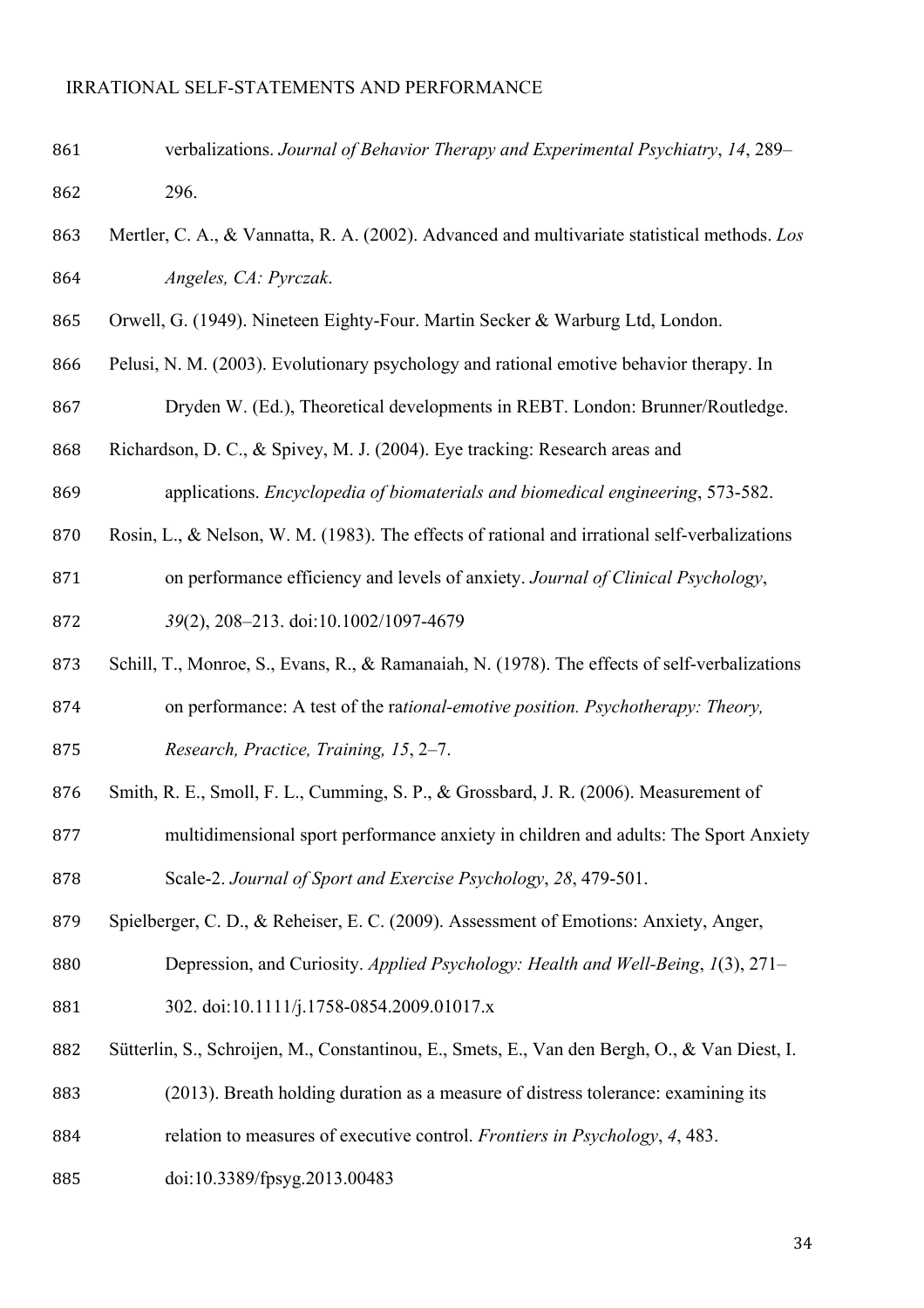Turner, M. J.(2016). Rational Emotive Behavior Therapy (REBT), Irrational and Rational Beliefs, and the Mental Health of Athletes. *Frontiers in Psychology*, *7*. doi: 10.3389/fpsyg.2016.01423 Turner, M. J., Allen, M., Slater, M. J., Barker, J. B., Woodcock, C., Harwood, C. G., & McFadyen, K. (2016). The development and initial validation of the irrational performance beliefs inventory (iPBI). European Journal of Psychological Assessment. Turner, M. J., & Barker, J. B. (2013). Examining the Efficacy of Rational-Emotive Behavior Therapy (REBT) on Irrational Beliefs and Anxiety in Elite Youth Cricketers. *Journal of Applied Sport Psychology*, *25*, 131–147. doi:10.1080/10413200.2011.574311 Turner, M. J., & Barker, J. B. (2014). Using Rational Emotive Behavior Therapy With Athletes. *The Sport Psychologist*, *28*, 75–90. doi:10.1123/tsp.2013-0012 Turner, M. J., Jones, M. V., Sheffield, D., & Cross, S. L. (2012). Cardiovascular indices of challenge and threat states predict competitive performance. *International Journal of Psychophysiology*, *86*(1), 48–57. doi:10.1016/j.ijpsycho.2012.08.004 Turner, M. J., & Moore, M. (2015). Irrational beliefs predict increased emotional andphysical exhaustion in Gaelic football athletes. *International Journal of Sport Psychology*, *47,* 187-199. Turner, M. J., Slater, M. J., & Barker, J. B. (2015). The season-long effects of rational emotive behavior therapy on the irrational beliefs of professional academy soccer athletes. *International Journal of Sport Psychology*, *44*, 1–0. doi:10.7352/IJSP Visla, A., Fluckiger, C., Holtforth, M., & David, D. (2016). Irrational beliefs and psychological distress: A meta-analysis*.Psychotherapy and Psychosomatics*, *85*, 8–15. Williams, S. E., & Cumming, J. (2012). Challenge vs. threat: Investigating the effect of using imagery to manipulate stress appraisal of a dart throwing task. *Sport and Exercise Psychology Review*, *8*, 4-21.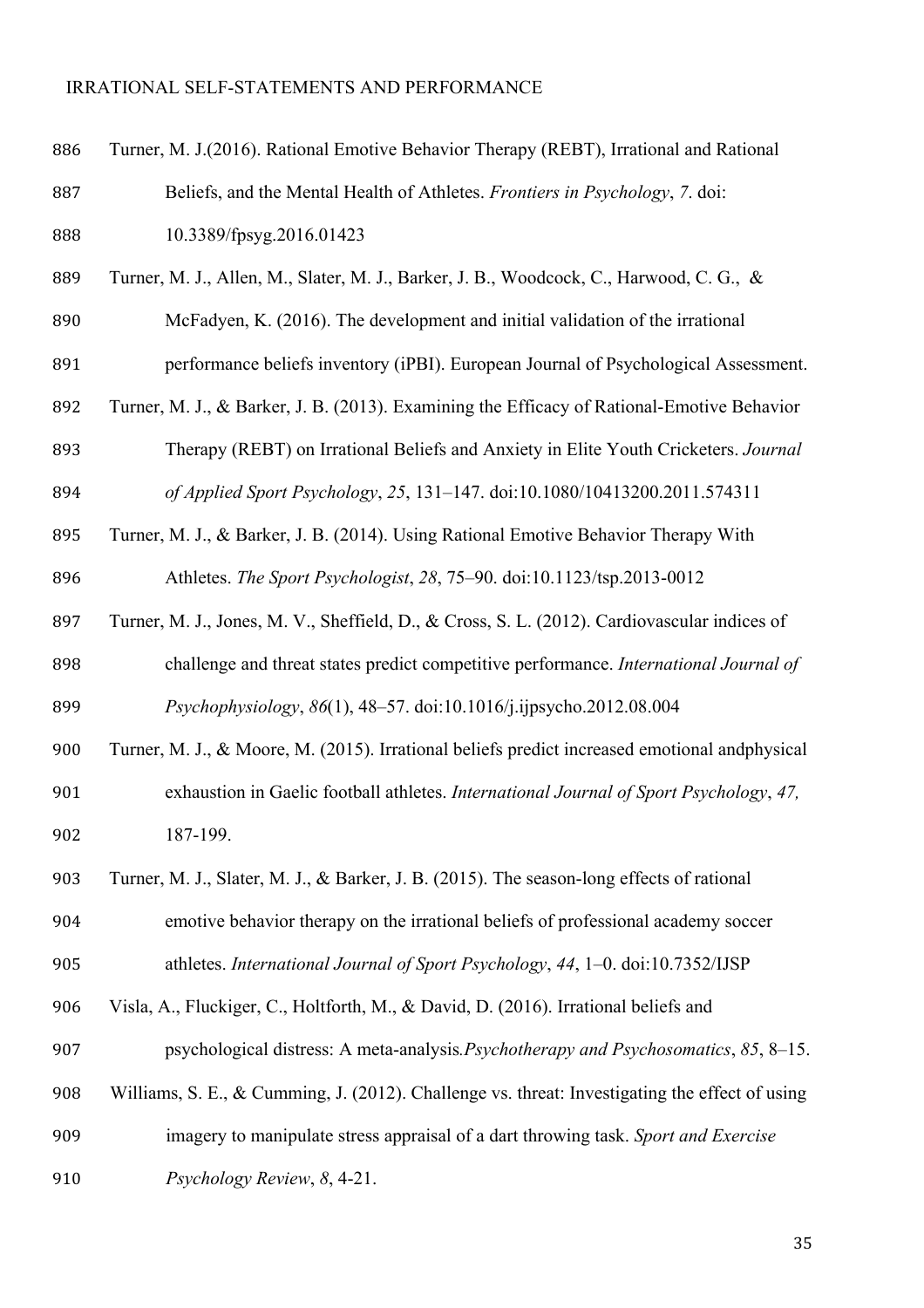| 911 | Williams, L. A., & DeSteno, D. (2008). Pride and perseverance: the motivational role of      |
|-----|----------------------------------------------------------------------------------------------|
| 912 | pride. Journal of Personality and Social Psychology, 94, 1007 -017 doi:10.1037/0022-         |
| 913 | 3514.94.6.1007                                                                               |
| 914 | Williams, J. M., & Krane, V. (1992). Coping styles and self- reported measures of state      |
| 915 | anxiety and self confidence. Journal of Applied Sport Psychology, 4, 134 - 143.              |
| 916 | doi:org/10.1080/10413209208406457                                                            |
| 917 | Wilson, D.S. (2010). Rational and irrational beliefs from an evolutionary perspective. In D. |
| 918 | David, S. J. Lynn, & A. Ellis, Rational and irrational beliefs: Research, theory and         |
| 919 | clinical practice (pp. 63-75). New York: Oxford University Press.                            |
| 920 | Wilson, M., Smith, N. C., Chattington, M., Ford, M., & Marple-Horvat, D. E. (2006). The      |
| 921 | role of effort in moderating the anxiety-performance relationship: Testing the               |
| 922 | prediction of processing efficiency theory in simulated rally driving. Journal of Sports     |
| 923 | Sciences, 24, 1223-1233. doi:10.1080/02640410500497667.                                      |
| 924 | Wilson, M. R., Wood, G., & Vine, S. J. (2009). Anxiety, attentional control, and performance |
| 925 | impairment in penalty kicks. Journal of Sport & Exercise Psychology, 31, 761-775.            |
| 926 | Wood, A.G., Barker, J. B., & Turner, M. J. (in press). Developing performance using rational |
| 927 | emotive behavior therapy (REBT): A case study with an elite archer. The Sport                |
| 928 | Psychologist, accepted 8th June, 2016.                                                       |
| 929 | Wood, G., Hartley, G., Furley, P. A., & Wilson, M. R. (2016). Working Memory Capacity,       |
| 930 | Visual Attention and Hazard Perception in Driving. Journal of Applied Research in            |
| 931 | Memory and Cognition, 5, 454-462. doi:10.1016/j.jarmac.2016.04.009                           |
| 932 | Wulf, G., & Su, J. (2007). An external focus of attention enhances golf shot accuracy in     |
| 933 | beginners and experts. Research Quarterly for Exercise and Sport, 78, 384-389.               |
| 934 | Zijlstra, F. R. H. (1993). Efficiency in work behavior: A design approach for modern tools.  |
| 935 | Delft, Netherlands: Delft University Press.                                                  |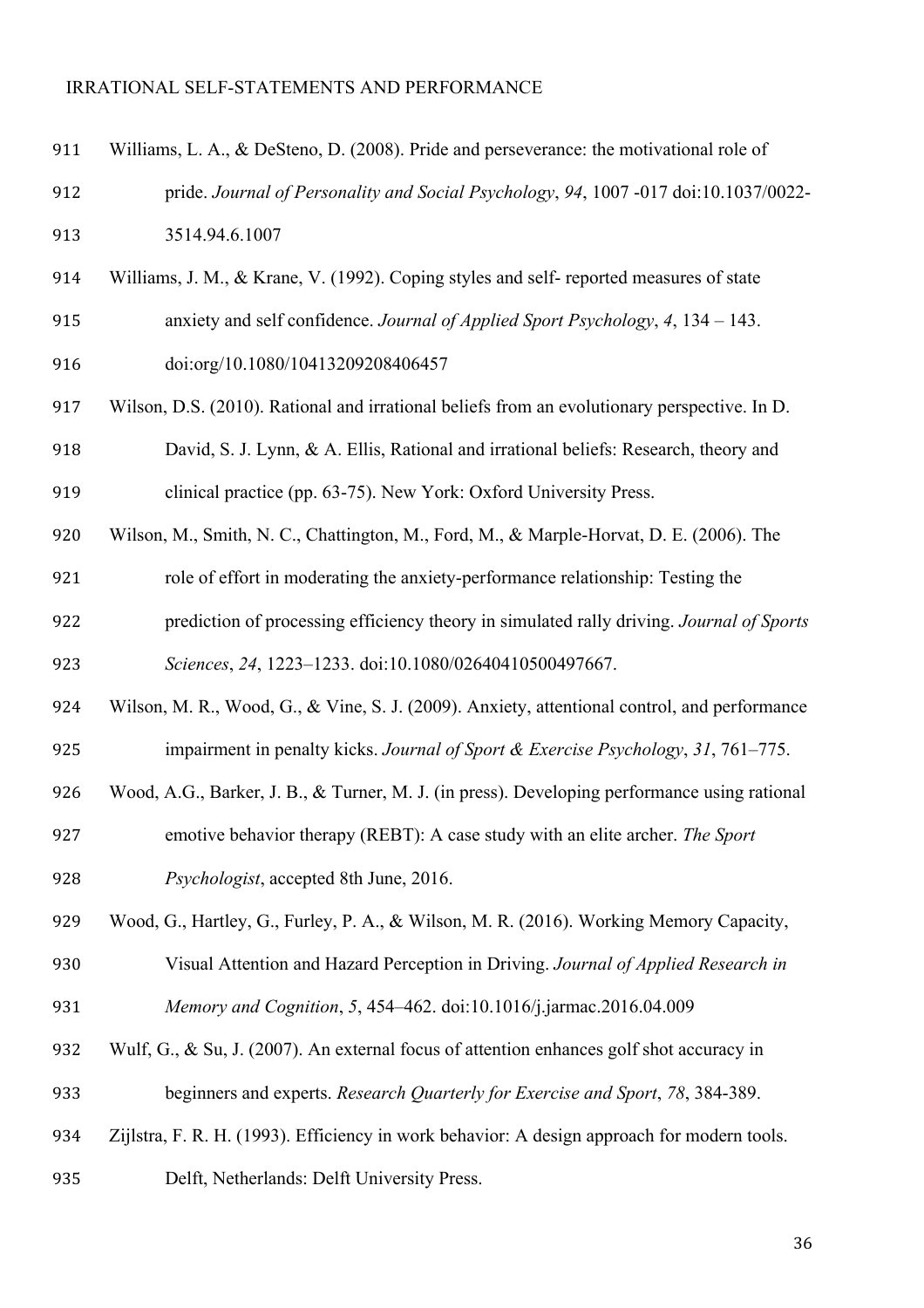936 **Figure Captions**

956

#### 937 *Figure 1.* Diagrammatic representation of the data collection protocols for golf-putting task 938 (Experiment 1), hazard perception task (Experiment 2 – phase one), and breath-holding task 939 (Experiment 2 – phase two). 940 941 942 943 944 945 946 947 948 949 950 951 952 953 954 955 1)Competitive task instructions 2b)Irrational self-statements 2a)No selfstatements 2c)Rational self-statements 3)Self-report <u>measures</u> 4)Competitive performance task 5)Self-report measures